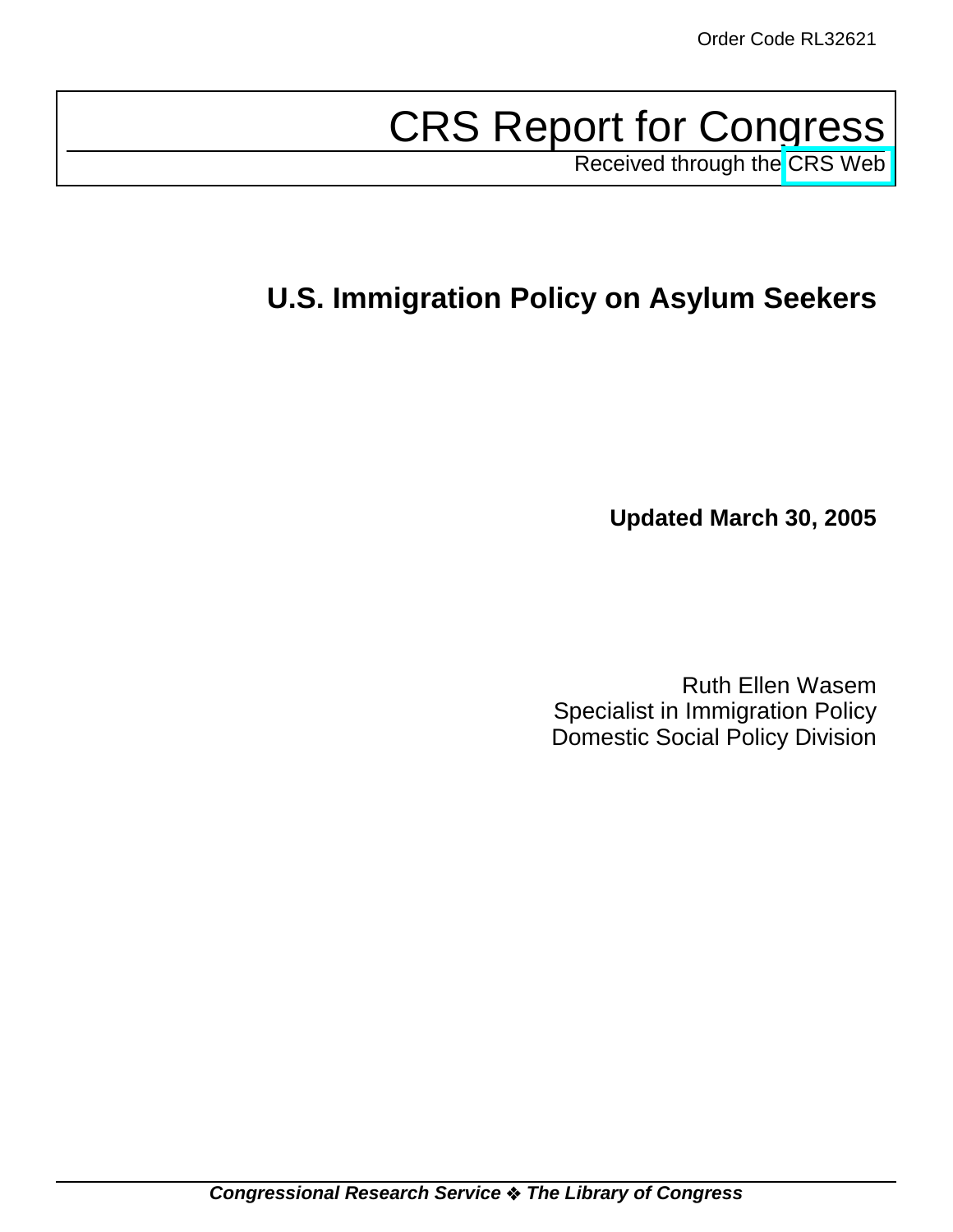# U.S. Immigration Policy on Asylum Seekers

## **Summary**

The United States has long held to the principle that it will not return a foreign national to a country where his life or freedom would be threatened. This principle is embodied in several provisions of the Immigration and Nationality Act (INA), most notably in provisions defining refugees and asylees. Aliens seeking asylum must demonstrate a well-founded fear that if returned home, they will be persecuted based upon one of five characteristics: race, religion, nationality, membership in a particular social group, or political opinion.

Aliens present in the United States may apply for asylum with the United States Citizenship and Immigration Services Bureau (USCIS) in the Department of Homeland Security (DHS) after arrival into the country, or they may seek asylum before a Department of Justice's Executive Office for Immigration Review (EOIR) immigration judge during removal proceedings. Aliens arriving at a U.S. port who lack proper immigration documents or who engage in fraud or misrepresentation are placed in expedited removal; however, if they express a fear of persecution, they receive a "credible fear" hearing with an USCIS asylum officer and — if found credible — are referred to an EOIR immigration judge for a hearing.

In FY2003, there were 42,114 claims for asylum filed with USCIS, and by the close of the fiscal year, there were 262,102 asylum cases pending at USCIS. The USCIS asylum officers approved 11,434 cases in FY2003, and the percentage of cases approved was 29% of cases decided. Generally, over two-thirds of all asylum cases that EOIR received were cases referred to the immigration judges by the asylum officers. The percentage of EOIR asylum cases approved was 37% of cases decided in both FY2002 and FY2003. At the end of FY2003, there were 158,624 cases pending for asylees to adjust to legal permanent resident (LPR) status. A person who receives asylum today would wait about 16 years to become an LPR.

Although there are many who would revise U.S. asylum law and policy, those advocating change have divergent perspectives. Some express concern that potential terrorists could use asylum as an avenue for entry into the United States, especially aliens from trouble spots in the Mideast, northern Africa and south Asia. Others argue that — given the religious, ethnic, and political violence in various countries around the world — it is becoming more difficult to differentiate the *persecuted* from the *persecutors*. Some assert that asylum has become an alternative pathway for immigration rather than humanitarian protection provided in extraordinary cases. Others maintain that current law does not offer adequate protections for people fleeing human rights violations or gender-based abuses that occur around the world. At the crux is the extent an asylum policy forged during the Cold War can adapt to a changing world and the war on terrorism.

The108th Congress enacted several bills that included asylum provisions, notably P.L. 108-333 and P.L. 108-458. Elimination of the cap on asylee adjustments as well as inclusion of asylum provisions dropped from P.L. 108-458 are now in H.R. 418 and H.R. 1268, both of which passed the House. This report will be updated as warranted.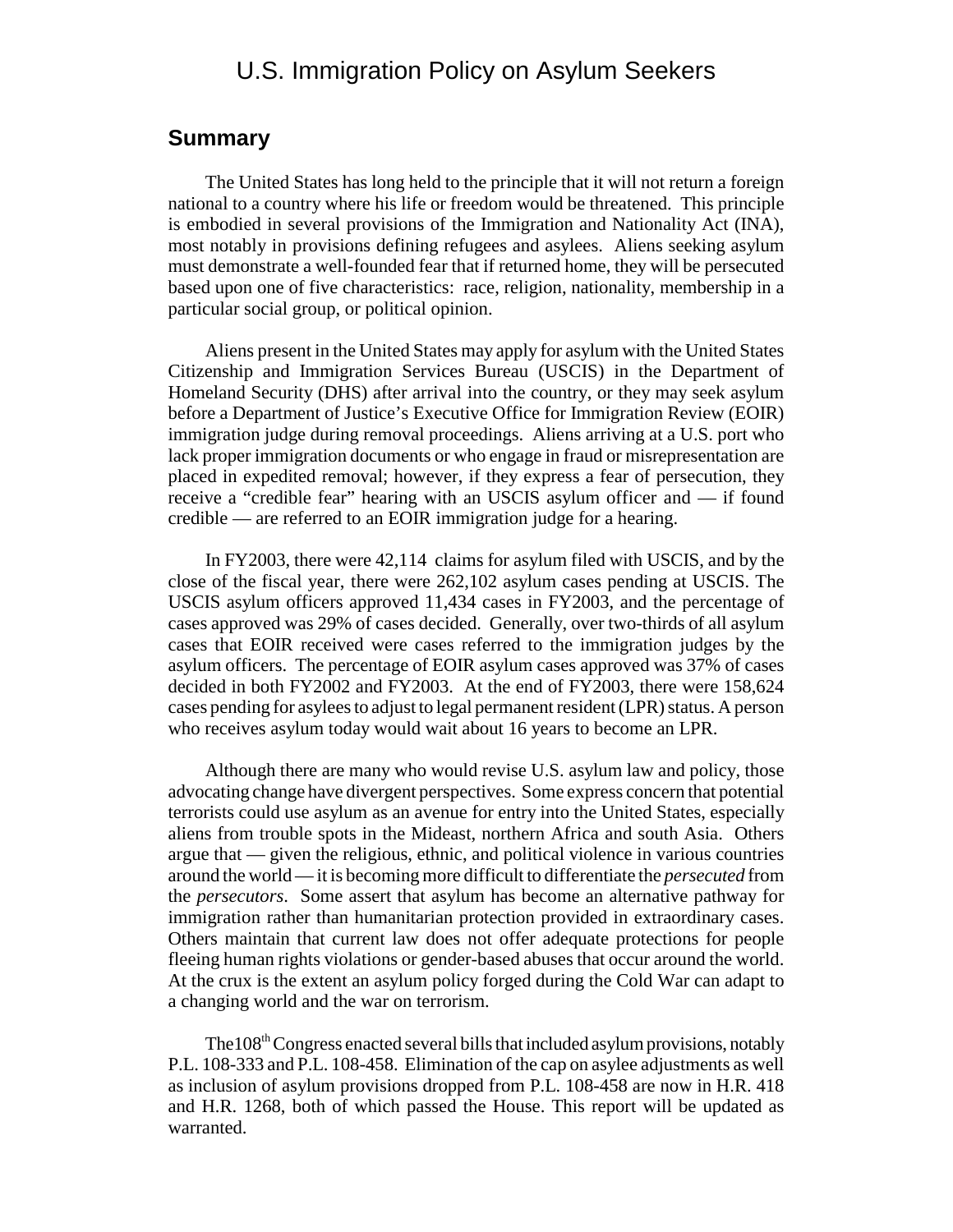# **Contents**

| Coordination with Border and Transportation Security  19 |  |
|----------------------------------------------------------|--|
|                                                          |  |
|                                                          |  |
|                                                          |  |
|                                                          |  |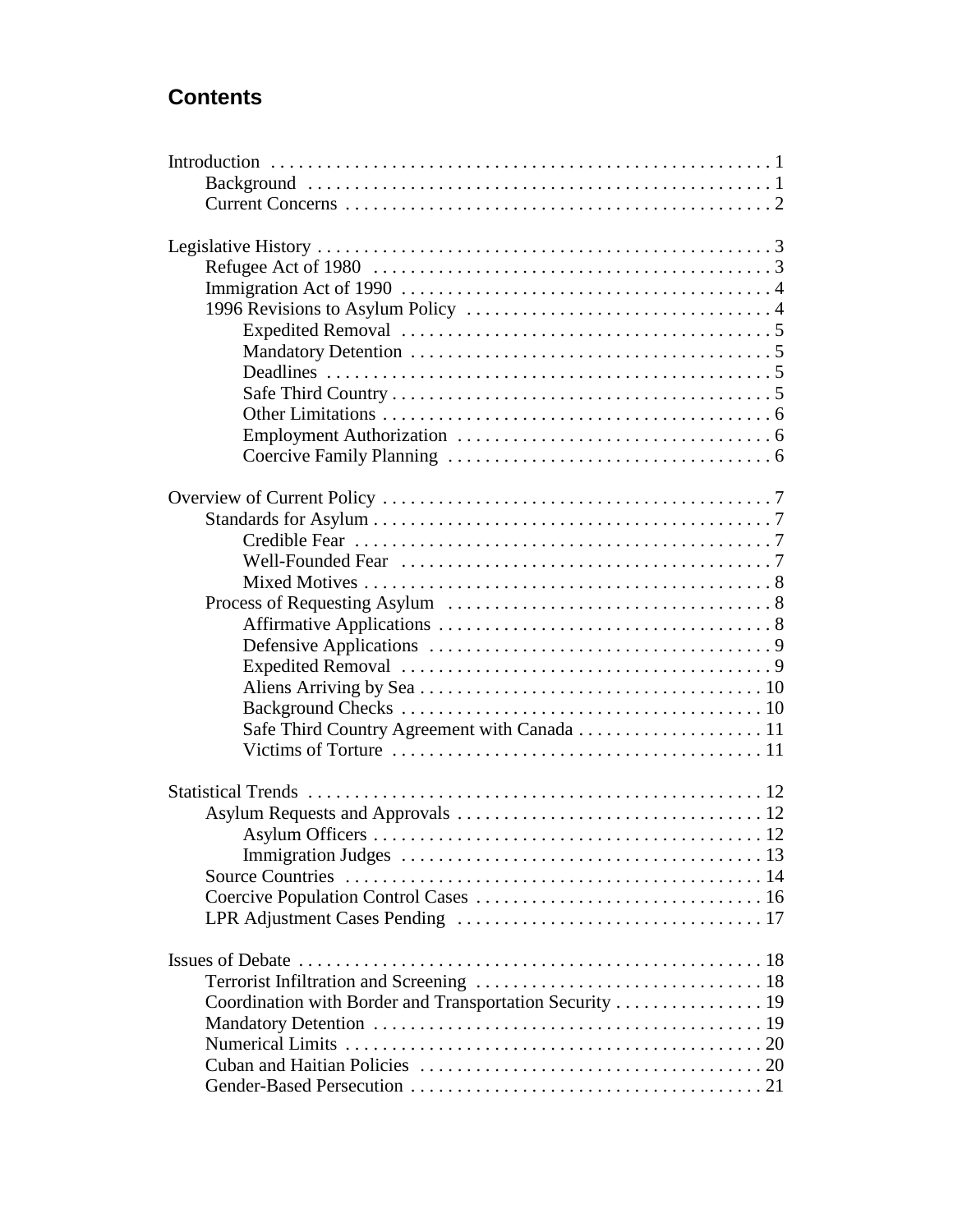# **List of Figures**

| Figure 1. Asylum Cases Filed with and Approved by Asylum Officers,      |  |
|-------------------------------------------------------------------------|--|
|                                                                         |  |
| Figure 2. Asylum Cases Filed with and Approved by Immigration Judges,   |  |
|                                                                         |  |
|                                                                         |  |
| Figure 4. Conditional Asylum Grants on the Basis of Coercive Population |  |
|                                                                         |  |
| Figure 5. Pending Cases of Asylee Adjustments to LPR Status, FY1991-    |  |
|                                                                         |  |

# **List of Tables**

| Table 1. Top 10 Source Countries of USCIS Asylum Seekers  14 |  |
|--------------------------------------------------------------|--|
| Table 2. Top 10 Source Countries of EOIR Asylum Seekers 15   |  |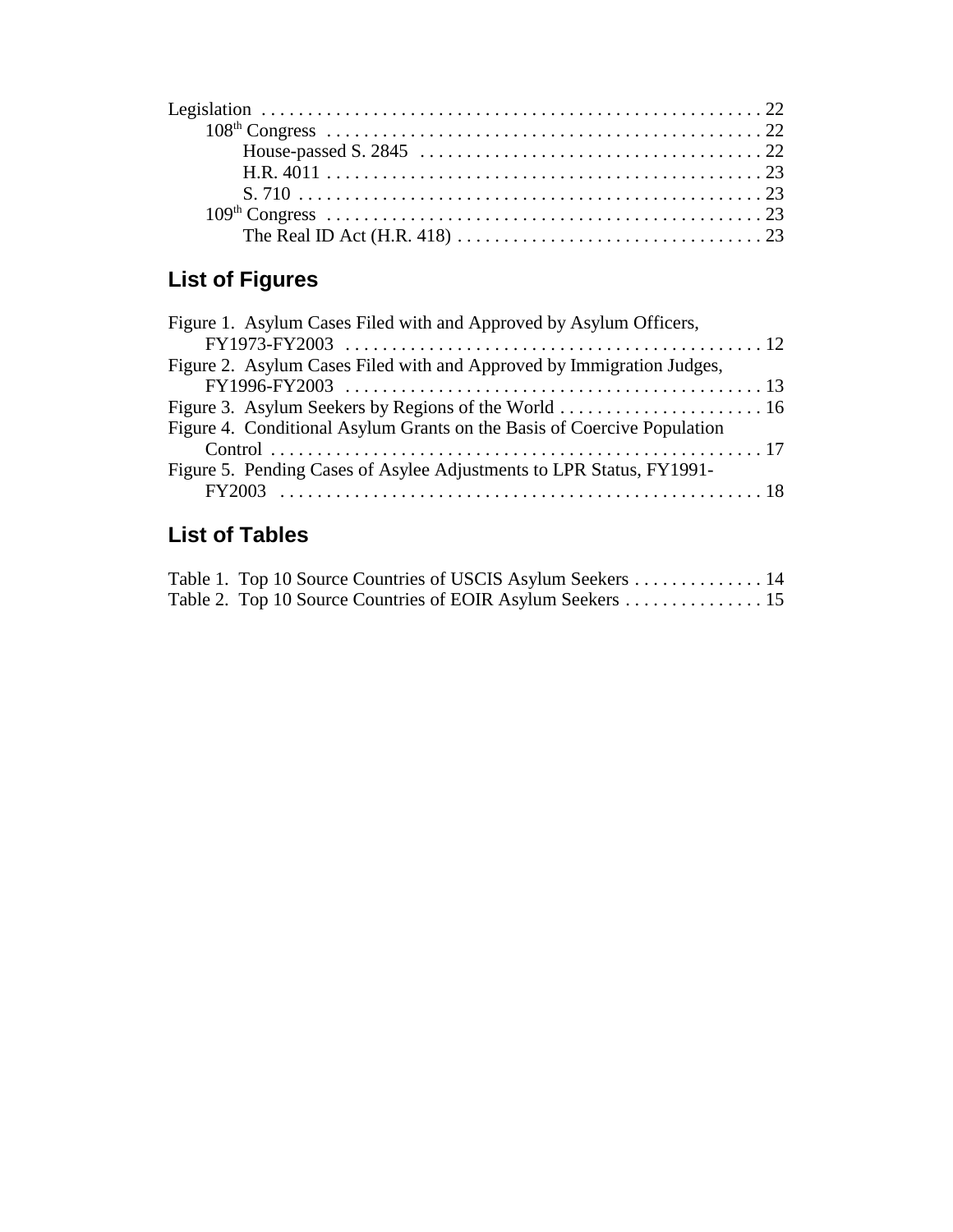# U.S. Immigration Policy on Asylum Seekers

## **Introduction**

## **Background**

The United States has long held to the principle that it will not return a foreign national to a country where his life or freedom would be threatened. This principle is embodied in several provisions of the Immigration and Nationality Act (INA), most notably in provisions defining refugees and asylees.<sup>1</sup> Aliens seeking asylum must demonstrate a well-founded fear that if returned home, they will be persecuted based upon one of five characteristics: race, religion, nationality, membership in a particular social group, or political opinion.<sup>2</sup>

Aliens present in the United States may apply for asylum with the United States Citizenship and Immigration Services Bureau (USCIS) in the Department of Homeland Security after arrival into the country, or may seek asylum before a Department of Justice's Executive Office for Immigration Review (EOIR) immigration judge during removal proceedings. Aliens arriving at a U.S. port who lack proper immigration documents or who engage in fraud or misrepresentation are placed in expedited removal; however, if they express a fear of persecution, they receive a "credible fear" hearing with an USCIS asylum officer and — if found credible — are referred to an EOIR immigration judge for a hearing.<sup>3</sup>

The INA makes clear that the Attorney General can exercise discretion in the granting of asylum. Aliens who participated in the persecution of other people are excluded from receiving asylum. The law states other conditions for mandatory denials of asylum claims, including when: the alien has been convicted of a serious crime and is a danger to the community; the alien has been firmly resettled in another country; or there are reasonable grounds for regarding the alien as a danger to

<sup>&</sup>lt;sup>1</sup> Refugees are aliens displaced abroad and their cases are considered overseas. For a full discussion of U.S. refugee admissions and policy, see CRS Report RL31269, *Refugee Admissions and Resettlement Policy*, by Andorra Bruno.

<sup>2</sup> INA §208; 8 U.S.C. §1158.

<sup>&</sup>lt;sup>3</sup> Distinct from asylum law and policy, aliens claiming relief from removal due to torture may be treated separately under regulations implementing the United Nations Convention Against Torture. For a full legal analysis of the this convention, see CRS Report RL32276, *The U.N. Convention Against Torture: Overview of U.S. Implementation Policy Concerning the Removal of Aliens*, by Michael John Garcia.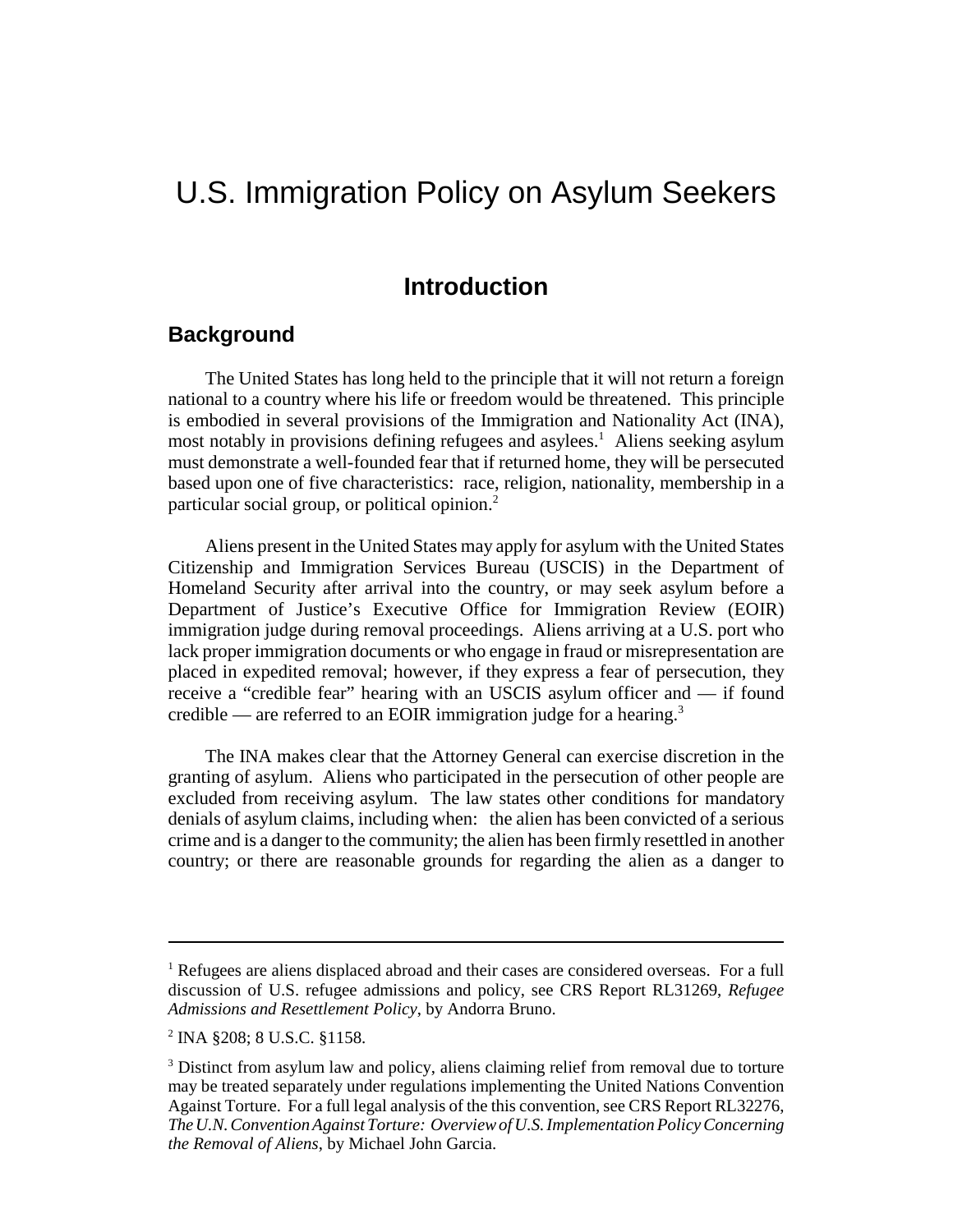national security.<sup>4</sup> The INA, moreover, has specific grounds for exclusion of all aliens that include criminal and terrorist grounds.<sup>5</sup>

## **Current Concerns**

The core concern is the extent an asylum policy forged during the Cold War can adapt to a changing world. Most people who have traditionally received refugee or asylum status were fleeing communist or socialist countries. From 1946 through 2000, the United States gave legal permanent resident (LPR) status to 3.5 million refugees, asylees, and other humanitarian entrants. Over half (53%) of all of these refugees and asylees were from three countries: Vietnam (19%), Cuba (18%), and the former Soviet Union (16%). As one might expect, the collapse of the Soviet Union has altered the makeup of recent humanitarian admissions. During FY2001- FY2002, nationals from four countries comprised more than half (55%) of all the 234,590 refugees, asylees and humanitarian entrants who became LPRs: Bosnia-Herzegovina (20%), Cuba (20%), Ukraine (8%), and the former Yugoslavia  $(7\%)$ <sup>6</sup>.

Although there are many who would revise U.S. asylum law and policy, those advocating change have divergent perspectives. Some express concern that potential terrorists could use asylum as an avenue for entry into the United States, especially aliens from trouble spots in the Mideast, northern Africa and south Asia. Others argue that — given the religious, ethnic, and political violence in various countries around the world — it is becoming more difficult to differentiate the *persecuted* from the *persecutors*. Some assert that asylum has become an alternative pathway for immigration rather than humanitarian protection provided in extraordinary cases. Others maintain that current law does not offer adequate protections for people fleeing human rights violations or gender-based abuses that occur around the world.

This report is organized into four substantive sections. The first section summarizes the legislative history of U.S. asylum policy, highlighting the key provisions of the major immigration laws that established this policy. The second section presents an overview of current policy, discussing the concepts of "credible fear" and "well-founded fear," explaining affirmative and defensive avenues to seek asylum, and describing key procedures such as background checks and expedited removal. The third section analyzes asylum data, exploring trends over time as well as source countries and regions of the world. The final section synthesizes the issues of current debate, offering a range of alternative views.

<sup>4</sup> INA §208(b)(2); 8 U.S.C. §1158.

<sup>5</sup> CRS Report RL32480, *Immigration Consequences of Criminal Activity*, by Michael John Garcia; and CRS Report RL32564, *Immigration: Terrorist Grounds for Exclusion of Aliens*, by Michael John Garcia and Ruth Ellen Wasem.

<sup>6</sup> CRS analysis of data from Table 23, Department of Homeland Security, Office of Immigration Statistics, *2002 Yearbook of Immigration Statistics*, Sept. 2003. For more on Cuban migration in particular, see CRS Report RS20468, *Cuban Migration Policy and Issues*, by Ruth Ellen Wasem.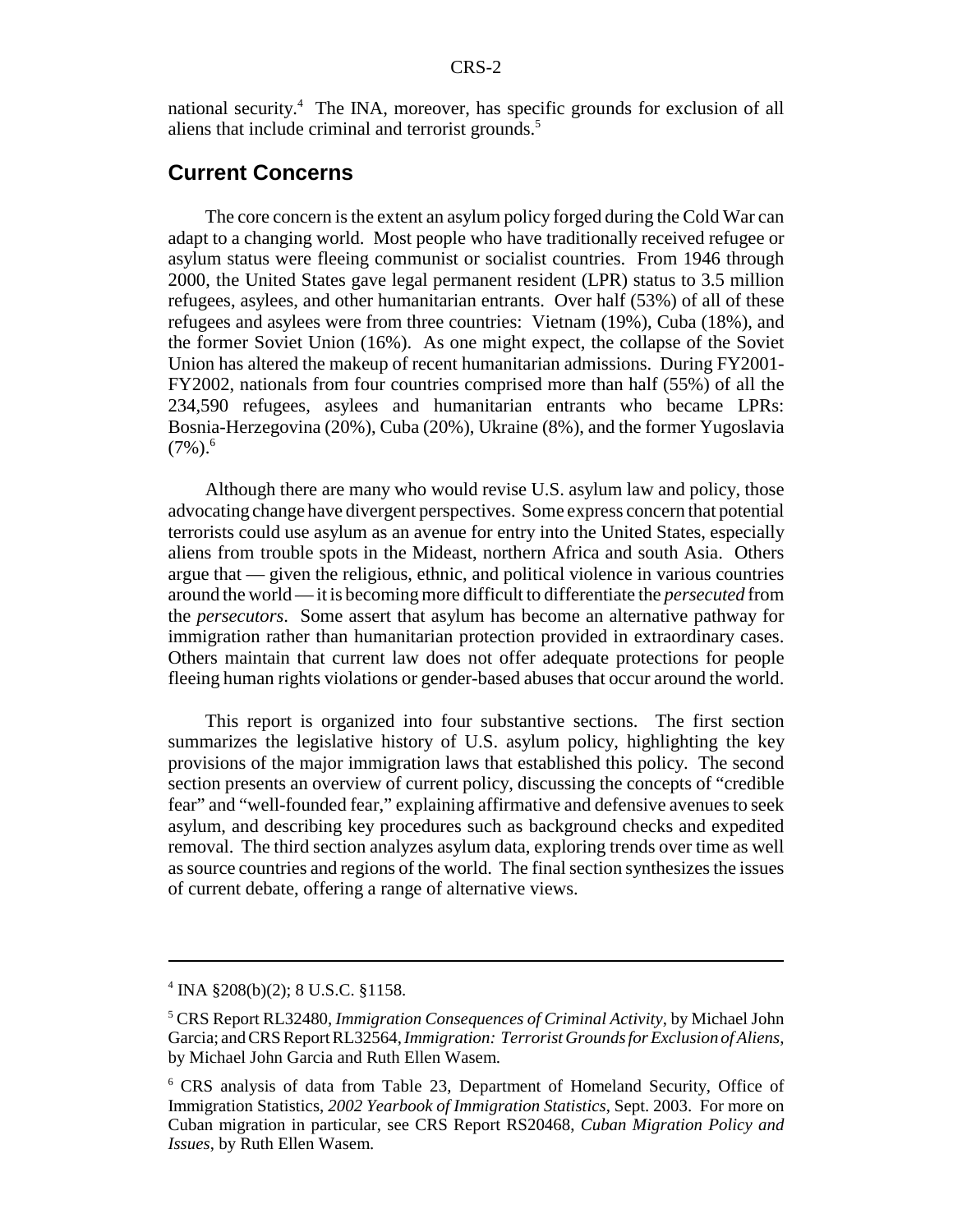# **Legislative History**

### **Refugee Act of 1980**

In 1968, the United States became party to the 1967 United Nations Protocol Relating to the Status of Refugees (hereafter, U.N. Refugee Protocol).<sup>7</sup> The U.N. Refugee Protocol does not require that a signatory accept refugees, but it does ensure that signatory nations afford certain rights and protections to aliens who meet the definition of refugee. At the time the United States signed the U.N. Refugee Protocol, Congress and the Administration assumed that there was no need to amend the INA and that the withholding of deportation provisions — then §243(h) of INA — would be adequate. In 1974, the INS issued its first asylum regulations as part of 8 C.F.R. §108. Prior to the passage of the Refugee Act of 1980, there was no direct mechanism in the INA for aliens granted asylum to become legal permanent residents (LPRs).

The Refugee Act of 1980 codified the U.N. Refugee Protocol's definition of a refugee in the INA, included provisions for asylum (§208 of INA), and instructed the Attorney General to establish uniform procedures for the treatment of asylum claims of aliens within the United States. Under the INA, a refugee is defined as an alien "displaced abroad who is unable or unwilling to return to, and is unable or unwilling to avail himself or herself of the protection of, that country because of persecution or a well-founded fear of persecution on account of race, religion, nationality, membership in a particular social group, or political opinion."8 The law defined asylees as aliens in the United States or at a port of entry who meet the definition of a refugee. For the first time, the Refugee Act added statutory provisions to INA that enabled those granted refugee and asylee status to become LPRs after certain general requirements were met.<sup>9</sup>

The 1980 law specified that up to 5,000 of the refugee admissions numbers, which are set annually by Presidential Determination in consultation with Congress, could be used by the Attorney General to give LPR status to aliens who had received asylum (and their spouses and children), and who have been physically present in the United States for one year after receiving asylum, continue to meet the definition of a refugee, are not firmly resettled in another country, and are otherwise admissible as immigrants. At that time, it appears that Congress and the Administration assumed that the 5,000 ceiling would be more than adequate.<sup>10</sup>

<sup>7</sup> 19 U.S.T. 6223.

<sup>8</sup> §101(a)(42) of INA; 8 U.S.C. §1101.

<sup>&</sup>lt;sup>9</sup> For a full discussion of U.S. refugee admissions and policy, see CRS Report RL31269, *Refugee Admissions and Resettlement Policy*, by Andorra Bruno.

<sup>&</sup>lt;sup>10</sup> Later that same year, the Mariel boatlift brought approximately 125,000 Cubans and 30,000 Haitians to U.S. shores, and most of these asylum seekers ultimately became LPRs through special laws enacted for Cubans and Haitians.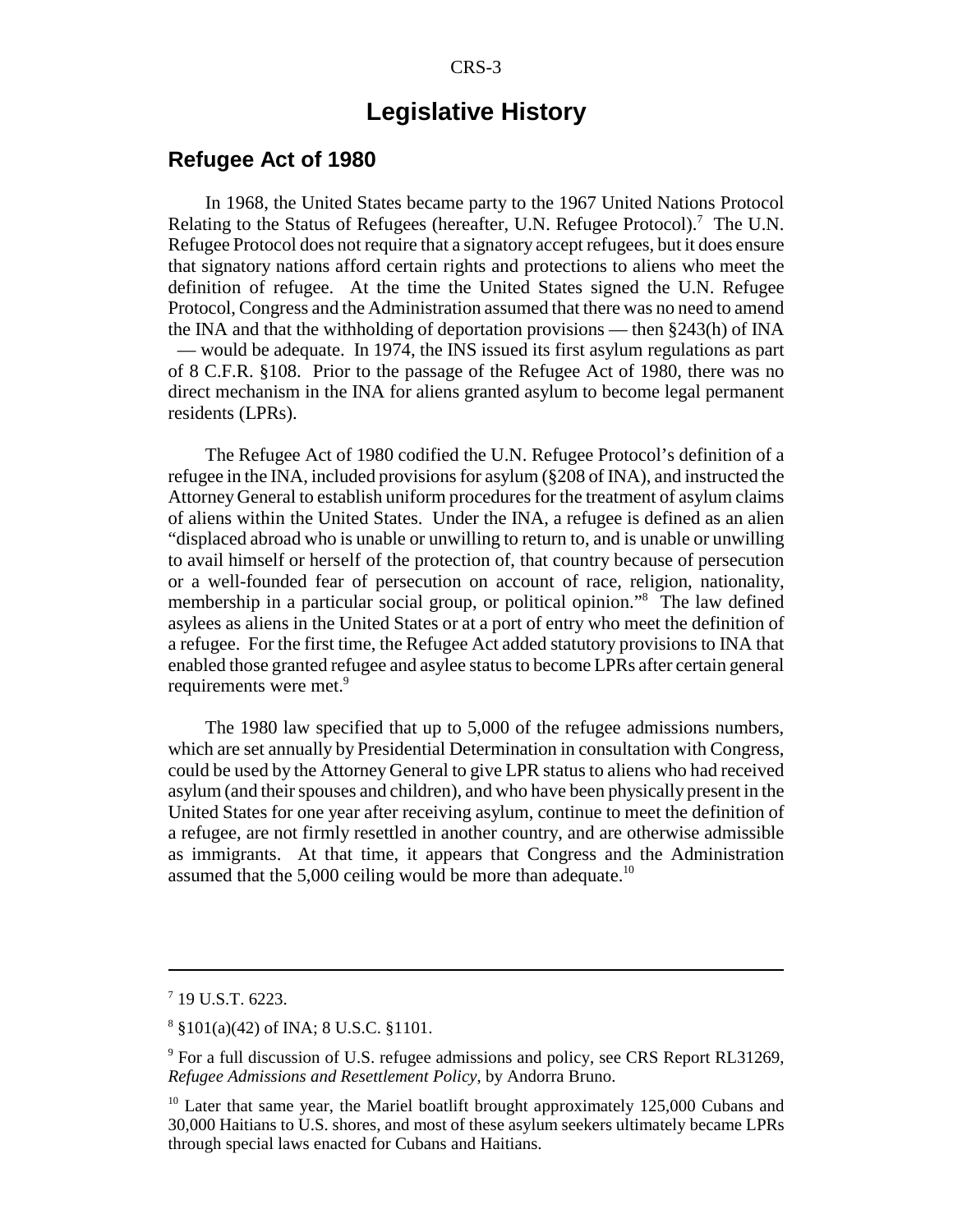#### **Immigration Act of 1990**

By 1986, the number of aliens receiving asylum annually was growing, and a backlog in obtaining LPR status developed due to the 5,000 ceiling. Compounding the frustration with the backlog was the worry of many of those asylees from Eastern Europe that — as a result of the improved political and human rights conditions in their native countries — they no longer would qualify as refugees under the law. Meanwhile, the number of aliens filing asylum claims surpassed 100,000 in 1989.

The Immigration Act of 1990 sought, among other major immigration reforms, to address the backlogs in asylee adjustments to LPR status. Foremost, it doubled the annual limit from 5,000 to 10,000 LPR adjustments. It also allowed those asylees who had filed for LPR adjustments before June 1, 1990, to do so outside of the numerical limits, effectively clearing out the existing backlog. The Immigration Act of 1990 further granted LPR status to those asylees who had qualified for LPR status as of November 29, 1990, but were unable to obtain it because of the prior numerical limits and improved country conditions. The crumbling of communism in Eastern Europe and the Arias Peace talks in Central America gave optimism to many that the number of asylum seekers would lessen in the future.<sup>11</sup>

## **1996 Revisions to Asylum Policy**

Prior to 1996, aliens arriving at a port of entry to the United States without proper immigration documents were eligible for a hearing before an immigration judge to determine whether the aliens were admissible. Aliens lacking proper documents could request asylum in the United States at that time. If the alien received an unfavorable decision from the immigration judge, he or she also could seek administrative and judicial review of the case.

Critics of this policy argued that illegal aliens were arriving without proper documents, filing frivolous asylum claims, and obtaining work authorizations while their asylum cases stalled in lengthy backlogs. In the late 1980s and early 1990s, the mass exodus of thousands of asylum seekers from Central America, Cuba, and Haiti prompted further concerns that the then-current policy was unwieldy and prone to abuses because it provided for multiple levels of hearings, reviews, and appeals. The 1993 bombing of the World Trade Center heightened fears that international terrorists might enter the United States with false documents, file bogus asylum claims, and disappear into the population.

Supporters of the then-current system asserted that the regulatory reforms begun by the first Bush Administration and expanded by the Clinton Administration had already corrected the bureaucratic problems that had plagued the asylum process. They emphasized that the United States was a signatory to the UN Refugee Protocol and that INA codified the internationally-held legal principle of *nonrefoulement* (i.e., that an alien would not be forced to return to a country where his life or freedom

<sup>&</sup>lt;sup>11</sup> In Feb. 1987, the Presidents of El Salvador, Honduras, and Guatemala signed a 10-point peace plan for Central America that was first offered by Costa Rican President Oscar Arias. Nicaragua joined the peace process later that same year.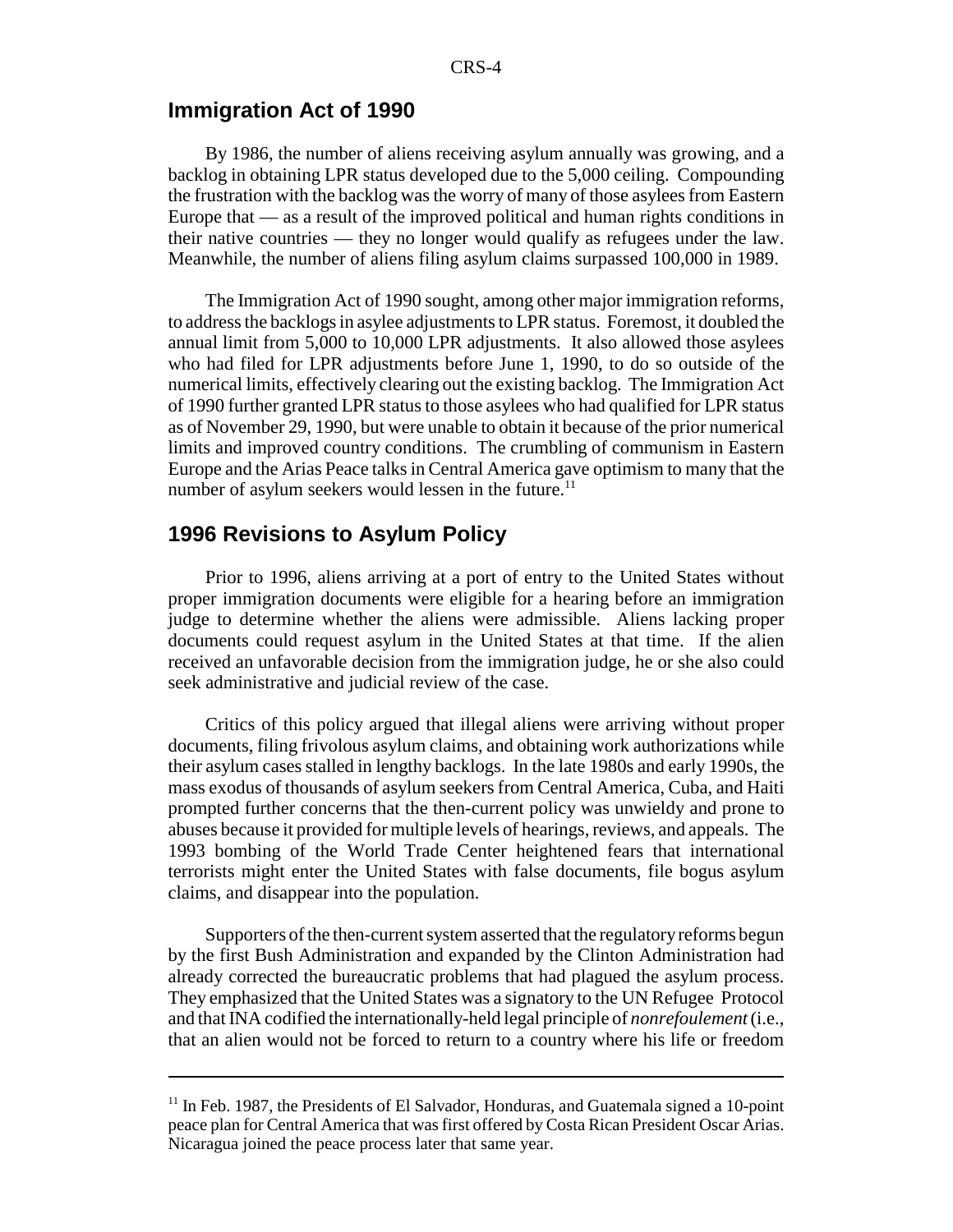would be threatened). They also pointed out that aliens considered to be terrorists were already excluded by law from entering the United States. Proponents argued that aliens fleeing the most dangerous situations were likely to escape with fraudulent documents to hide their identity, and maintained therefore that even aliens lacking proper documents should be entitled to a full hearing and judicial review to determine if they might be admissible.

The Illegal Immigrant Reform and Immigrant Responsibility Act of 1996 (IIRIRA, P.L. 104-208) made substantial changes to the asylum process: establishing expedited removal proceedings; codifying many regulatory changes; adding time limits on filing claims; and limiting judicial review in certain circumstances, but it did not alter the numerical limits on asylee adjustments.

**Expedited Removal.** Among the significant modifications of the INA made by the IIRIRA are the provisions that created the expedited removal policy.<sup>12</sup> The goal of these provisions was to target the perceived abuses of the asylum process by restricting the hearing, review, and appeal process for aliens at the port of entry. As a result, if an immigration officer determines that an alien arriving without proper documentation does not intend to apply for asylum or does not fear persecution, the immigration officer can deny admission and order the alien summarily removed from the United States. The amendments to INA made by IIRIRA provide very limited circumstances for administrative and judicial review of those aliens who are summarily excluded (including those who are deemed not to have a "credible fear" as discussed below).

**Mandatory Detention.** Foreign nationals arriving without proper documents who express to the immigration officer a fear of being returned home must be kept in detention while their "credible fear" cases are pending.<sup>13</sup> If an asylum officer determines that an alien does not have a "credible fear" of persecution, the alien is removed. If the asylum seeker meets the "credible fear" threshold, they may be released on their own recognizance while an immigration judge considers the case.

**Deadlines.** Another important change IIRIRA made to the asylum process is the requirement that all applicants must file their asylum applications within one year of their arrival to the U.<sup>14</sup>S. Aliens may be exempted from this time requirement if they can show that changed conditions materially affect their eligibility for asylum, or they can present extraordinary circumstances concerning the delay in their application filing.15

**Safe Third Country.** IIRIRA amended INA to bar asylum to those aliens who can be returned to a "safe-third country." This provision was aimed at aliens who

<sup>&</sup>lt;sup>12</sup> The IIRIRA provisions amended §235 of INA.

<sup>&</sup>lt;sup>13</sup> For background and analysis on detention policy under the Immigration and Nationality Act, see CRS Report RL32369, *Immigration-Related Detention: Current Legislative Issues*, by Alison Siskin.

 $^{14}$  INA  $$208(a)(2)(B)$ .

<sup>&</sup>lt;sup>15</sup> See 8 C.F.R. §208.4(a)(4) and (5).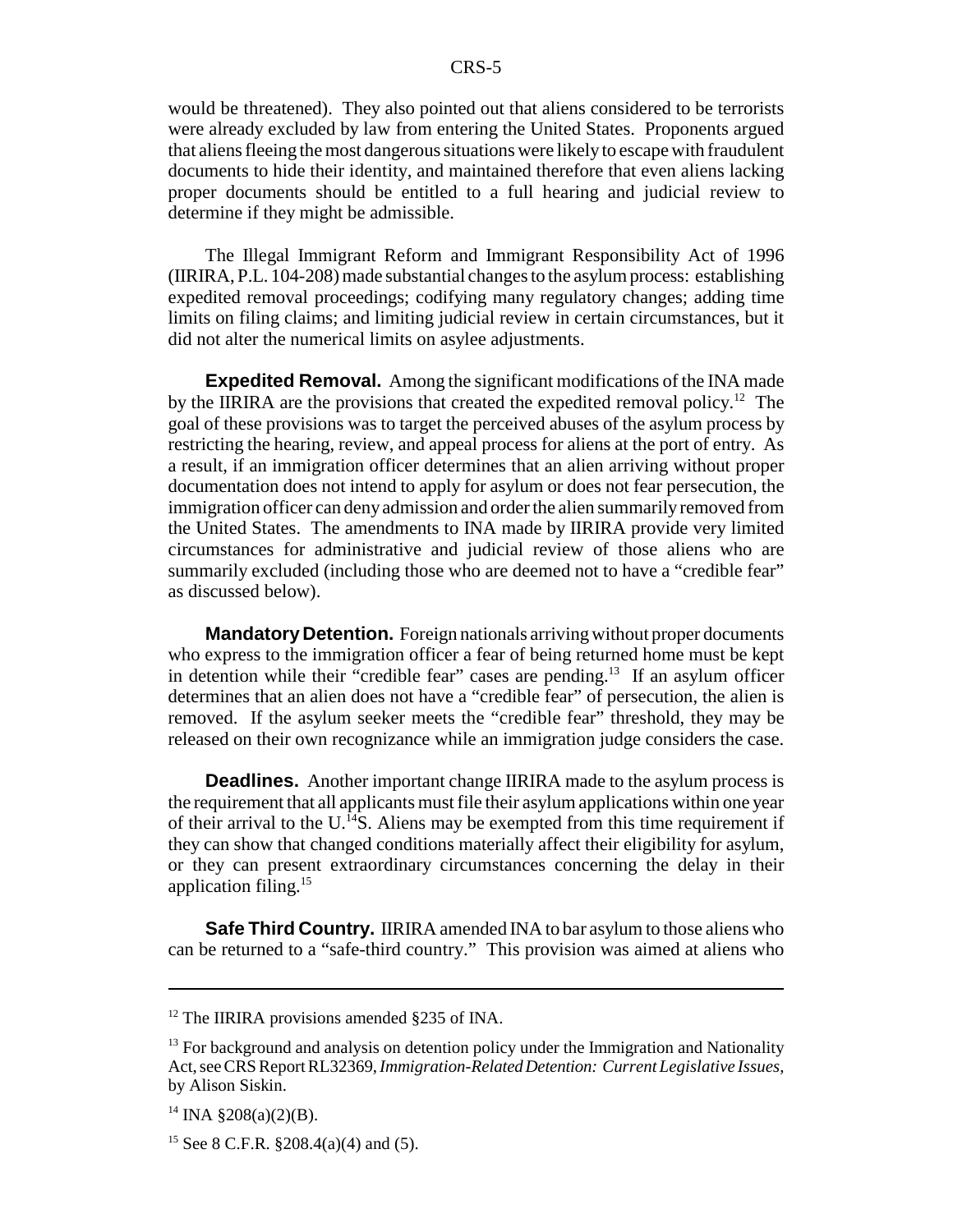travel through countries that are signatories to the U.N. Refugee Protocol (or otherwise provide relief from deportation for refugees) to request asylum in the United States. In order to return a potential applicant to a safe-third country, the United States must have an existing agreement with that country.16

**Other Limitations.** An additional restriction on the filing of asylum applications includes a bar against those who have been denied asylum in the past, unless changed circumstances materially affect their eligibility.<sup>17</sup> The reforms also established serious consequences for aliens who file frivolous asylum applications. For example, the Attorney General now has the authority to permanently bar an alien from receiving any benefits under the INA if he determines that they have knowingly filed a frivolous asylum application.<sup>18</sup>

**Employment Authorization.** IIRIRA codified many regulatory revisions of the asylum process that the former Bush and Clinton Administrations made. Most notably, aliens are statutorily prohibited from immediately receiving work authorization at the same time as the filing of their asylum application. Now the asylum applicant is required to wait 150 days after the USCIS receives his/her complete asylum application before applying for work authorization.<sup>19</sup> The USCIS then has 30 days to grant or deny the request.

**Coercive Family Planning.** IIRIRA also added a provision that enabled refugees or asylees to request asylum on the basis of persecution resulting from resistance to coercive population control policies, but the number of aliens eligible to receive asylum under this provision is limited to  $1,000$  each year.<sup>20</sup>

19 8 C.F.R. §208.7.

<sup>20</sup> This coercive family planning provision was added by  $§601$ . It states:

For purposes of determinations under this Act, a person who has been forced to abort a pregnancy or to undergo involuntary sterilization, or who has been persecuted for failure or refusal to undergo such a procedure or for other resistance to a coercive population control program, shall be deemed to have been persecuted on account of political opinion, and a person who has a well founded fear that he or she will be forced to undergo such a procedure or subject to persecution for such failure, refusal, or resistance shall be deemed to have a well founded fear of persecution on account of political opinion.

<sup>&</sup>lt;sup>16</sup> INA §208(a)(2)(A) and (C). The first and only agreement was signed with Canada in 2002.

<sup>&</sup>lt;sup>17</sup> INA §208(a)(2)(A) and (C).

 $18$  INA §208(d)(6).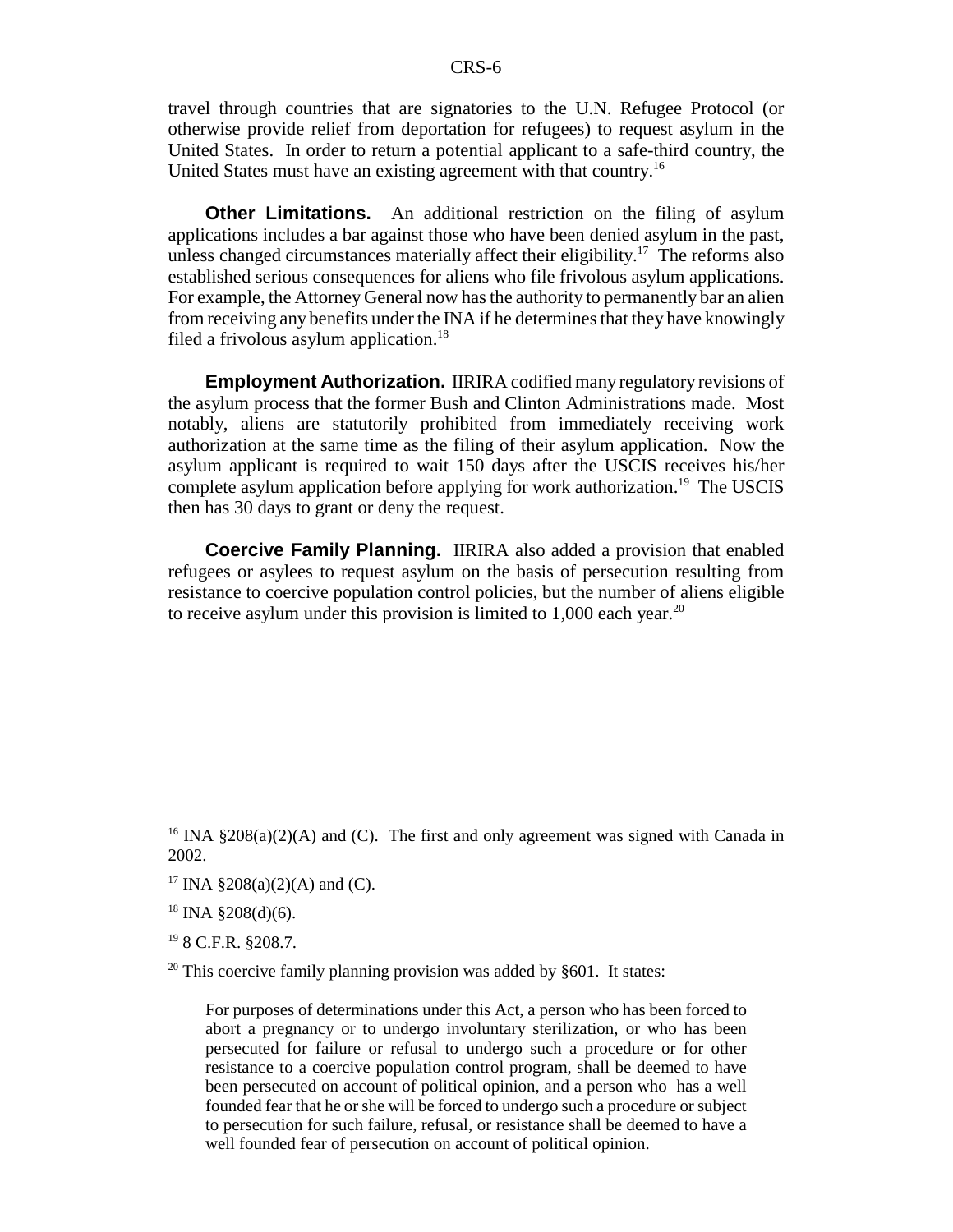## **Overview of Current Policy**

## **Standards for Asylum**

Because "fear" is a subjective state-of-mind, assessing the merits of an asylum case rests in large part on the credibility of the claim and the likelihood that persecution would occur if the alien is returned home. Two concepts — "credible fear" and "well-founded fear" — are fundamental to establishing the standards for asylum. The matter of "mixed motives" for persecuting the alien is also an important concept.

**Credible Fear.** The INA states that "the term *credible fear of persecution* means that there is a significant possibility, taking into account the credibility of the statements made by the alien in support of the alien's claim and such other facts as are known to the officer, that the alien could establish eligibility for asylum under §208."21 Integral to expedited removal, the credible fear concept also functions as a pre-screening standard that is broader — and the burden of proof easier to meet than the well-founded fear of persecution standard required to obtain asylum.

**Well-Founded Fear.** The standards for "well-founded fear" have evolved over the years and been guided significantly by judicial decisions, included a notable U.S. Supreme Court case.<sup>22</sup> The regulations specify that an asylum seeker has a well-founded fear of persecution if:

(A) The applicant has a fear of persecution in his or her country of nationality or, if stateless, in his or her country of last habitual residence, on account of race, religion, nationality, membership in a particular social group, or political opinion;

(B) There is a reasonable possibility of suffering such persecution if he or she were to return to that country; and

(C) He or she is unable or unwilling to return to, or avail himself or herself of the protection of, that country because of such fear. $^{23}$ 

The regulations also state that an asylum seeker "does not have a well-founded fear of persecution if the applicant could avoid persecution by relocating to another part of the applicant's country...."24

In evaluating whether the asylum seeker has sustained the burden of proving that he or she has a well-founded fear of persecution, the regulations state that the asylum officer or immigration judge shall not require the alien to provide evidence that there is a reasonable possibility he or she would be singled out individually for persecution if:

 $^{24}$  Ibid.

<sup>&</sup>lt;sup>21</sup> INA §235(b)(1)(B)(y); 8 U.S.C. §1225.

<sup>22</sup> *INS v. Cardoza-Fonseca*, 480 U.S. 421 (No. 85-782, Mar. 9, 1987).

 $23$  8 C.F.R. §208.13(b)(2).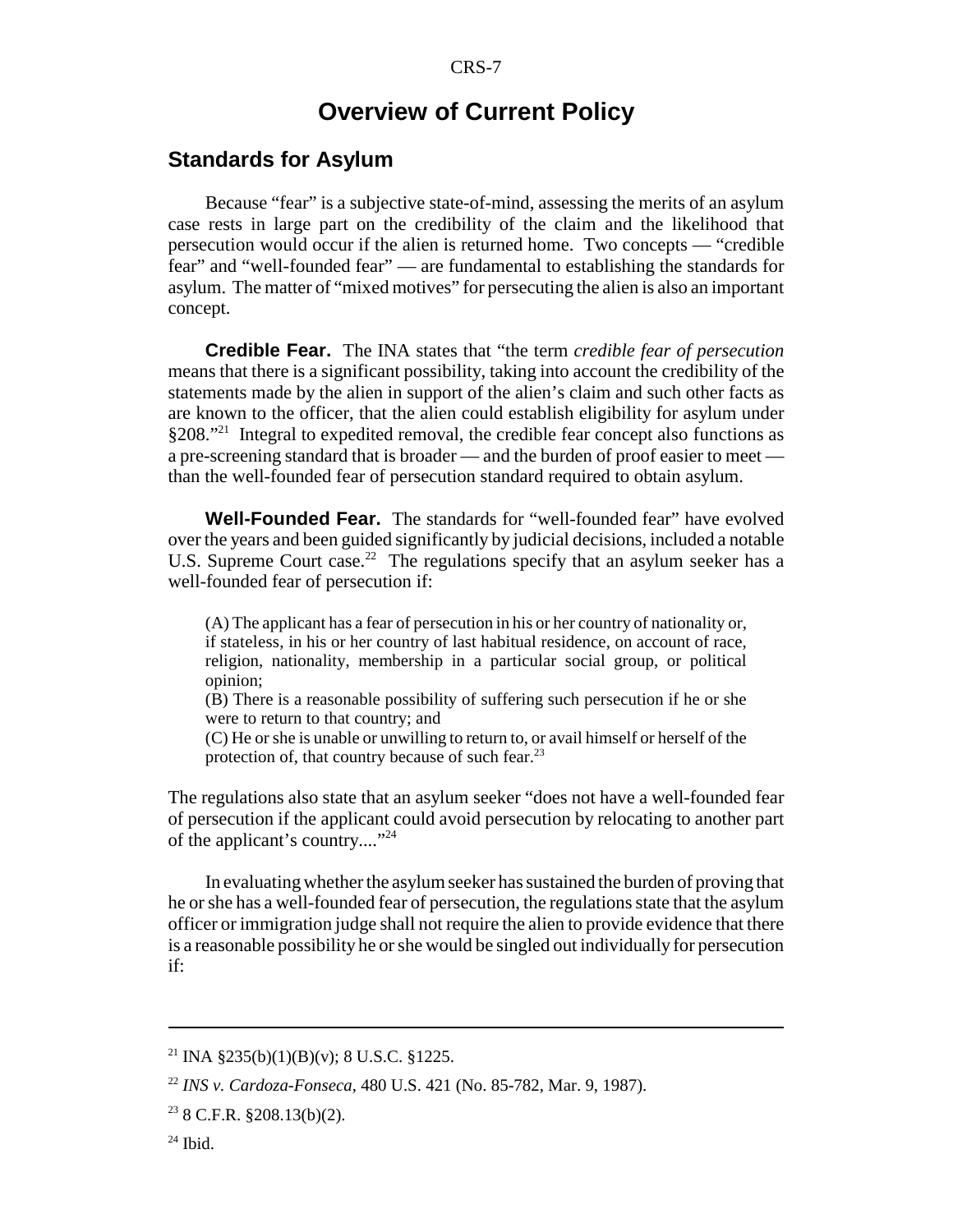(A) The applicant establishes that there is a pattern or practice in his or her country of nationality or, if stateless, in his or her country of last habitual residence, of persecution of a group of persons similarly situated to the applicant on account of race, religion, nationality, membership in a particular social group, or political opinion; and

(B) The applicant establishes his or her own inclusion in, and identification with, such group of persons such that his or her fear of persecution upon return is reasonable.<sup>25</sup>

**Mixed Motives.** The intent of the persecutor is also subjective and may stem from multiple motives. The courts have ruled that the persecution may have more than one motive, and so long as one motive is one of the statutorily enumerated grounds, the requirements have been satisfied.<sup>26</sup> A 1997 BIA decision concluded "an applicant for asylum need not show conclusively why persecution occurred in the past or is likely to occur in the future, [but must] produce evidence from which it is reasonable to believe that the harm was motivated, at least in part, by an actual or imputed protected ground."<sup>27</sup> Generally, the asylum seeker must demonstrate in mixed motive cases that — even though his/her persecutors were motivated for a non-cognizable reason (e.g., the police's desire to obtain information regarding terrorist activities in the Sikh cases) — the persecutors were also motivated by the asylum seeker's race, religion, nationality, social group, or political opinion.<sup>28</sup>

## **Process of Requesting Asylum**

An applicant for asylum begins the process either already in the United States or at a port of entry seeking admission. This process differs from a potential refugee who begins a separate process wholly outside of the United States.<sup>29</sup> Depending on whether or not the applicant is currently in removal proceedings, two avenues exist to seek asylum: "affirmative applications" and "defensive applications." The affirmative and defensive applications follow different procedural paths, but draw on the same legal standards. In both processes, the burden of proof is on the asylum seeker to establish that he or she meets the refugee definition specified in the INA.

**Affirmative Applications.** An asylum seeker who is in the United States and not involved in any removal proceedings files an I-589, the asylum application form, with the USCIS-Regional Service Center. The USCIS schedules a non-adversarial interview with a member of the Asylum Officer Corps. There are eight asylum offices located throughout the country. The asylum officers either grant asylum to successful applicants or refer to the immigration judges those applicants who fail to meet the definition. The asylum officers make their determinations regarding the affirmative applications based upon the application form, the information received

 $25$  8 C.F.R. §208.13(b)(2).

<sup>&</sup>lt;sup>26</sup> *Harpinder Singh v. Ilchert*, 63 F.3d 1501 (9<sup>th</sup> Cir. 1995).

<sup>27</sup> Matter of T-M-B-, 21 I. & N. Dec. 775, 777 (B.I.A. 1997).

<sup>&</sup>lt;sup>28</sup> *Harpinder Singh v. Ilchert*, 63 F.3d 1501 (9<sup>th</sup> Cir. 1995).

 $^{29}$  For a full discussion of U.S. refugee admissions and policy, see CRS Report RL31269. *Refugee Admissions and Resettlement Policy*, by Andorra Bruno.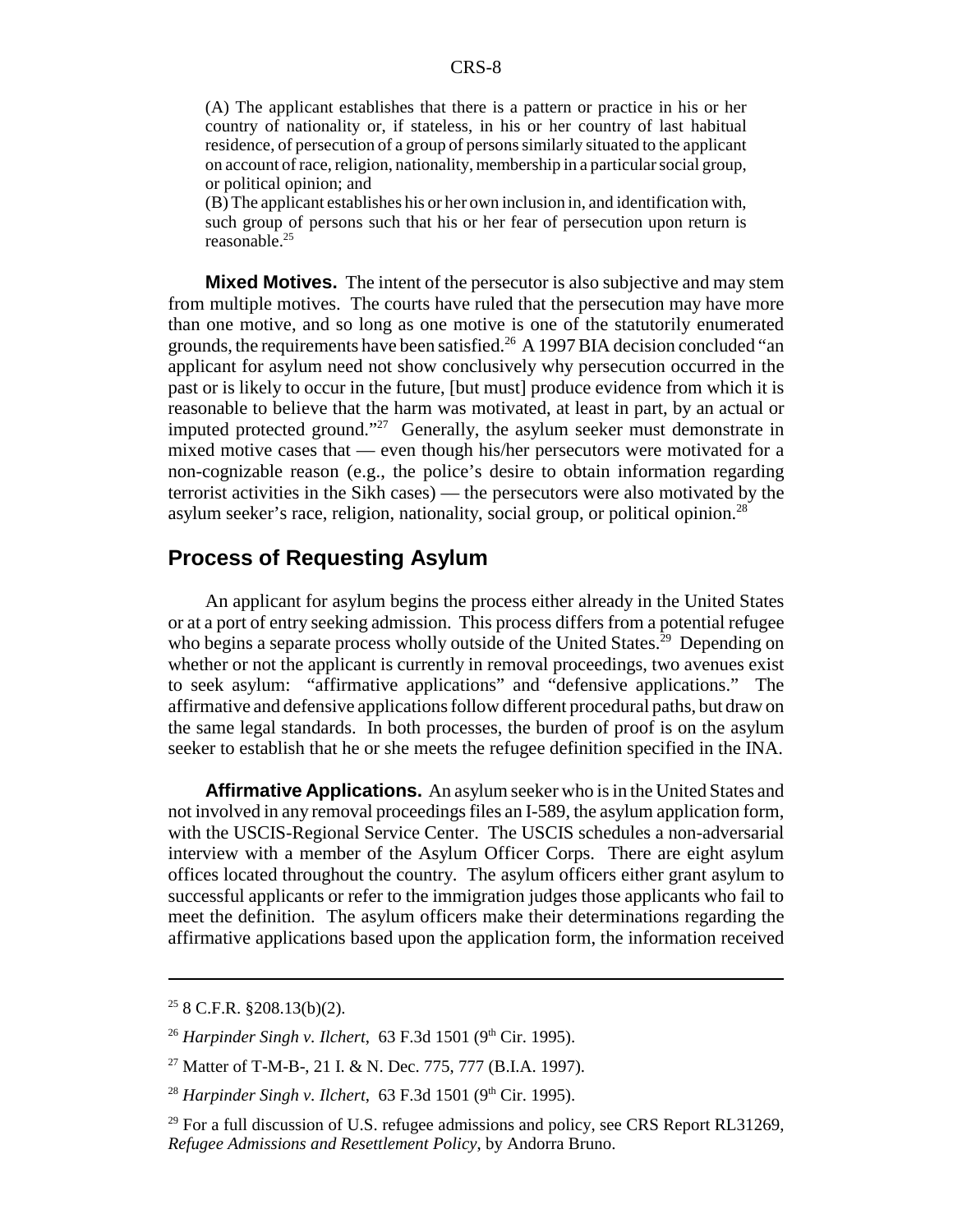during the interview, and other potential information related to the specific case (e.g., information about country conditions). If the asylum officer approves the application and the alien passes the identification and background checks, then the alien is granted asylum status.

The asylum officer does not technically deny asylum claims; rather, the asylum applications of aliens who are not granted asylum by the asylum officer are referred to EOIR immigration judges for formal proceedings. In some respects, these applicants/aliens are allowed a "second bite at the apple." Asylum applicants in the affirmative process are not subject to the mandatory detention requirements while their applications are being adjudicated, though there is broader authority under the INA to detain aliens for other grounds.<sup>30</sup>

**Defensive Applications.** Defensive applications for asylum are raised when an alien is in removal proceedings and asserts claim for asylum as a defense to his/her removal. EOIR's immigration judges and the Board of Immigration Appeals (BIA), entities in DOJ separate from the USCIS, have exclusive control over such claims and are under the authority of the Attorney General. Generally, the alien raises the issue of asylum during the beginning of the removal process. The matter is then litigated in immigration court, using formal procedures such as the presentation of evidence and direct and cross examination. If the alien fails to raise the issue at the beginning of the process, the claim for asylum may be raised only after a successful motion to reopen is filed with the court. The immigration judge's ultimate decision regarding both the applicant/alien's removal and asylum application is appealable to the BIA. Applicant/aliens seeking asylum via the defensive application method may be detained until an immigration judge rules on their application. The applicant/alien is not detained due to their asylum claim, but rather, because of their unlawful status in the United States.

**Expedited Removal.** An immigration officer can summarily exclude an alien arriving without proper documentation or an alien present in the United States for less than two years, unless the alien expresses a fear of persecution. According to DHS immigration policy and procedures, Customs and Border Protection (CBP) inspectors, as well as other DHS immigration officers, are required to ask each individual who may be subject to expedited removal (i.e., arriving aliens who lack proper immigration documents) the following series of "protection questions" to identify anyone who is afraid of return:

- Why did you leave your home country or country of last residence?
- Do you have any fear or concern about being returned to your home country or being removed from the United States?
- Would you be harmed if you were returned to your home country or country of last residence?
- Do you have any questions or is there anything else you would like to add?

<sup>30</sup> CRS Report RL31606, *Detention of Noncitizens in the United States*, by Alison M. Siskin and Margaret Mikyung Lee.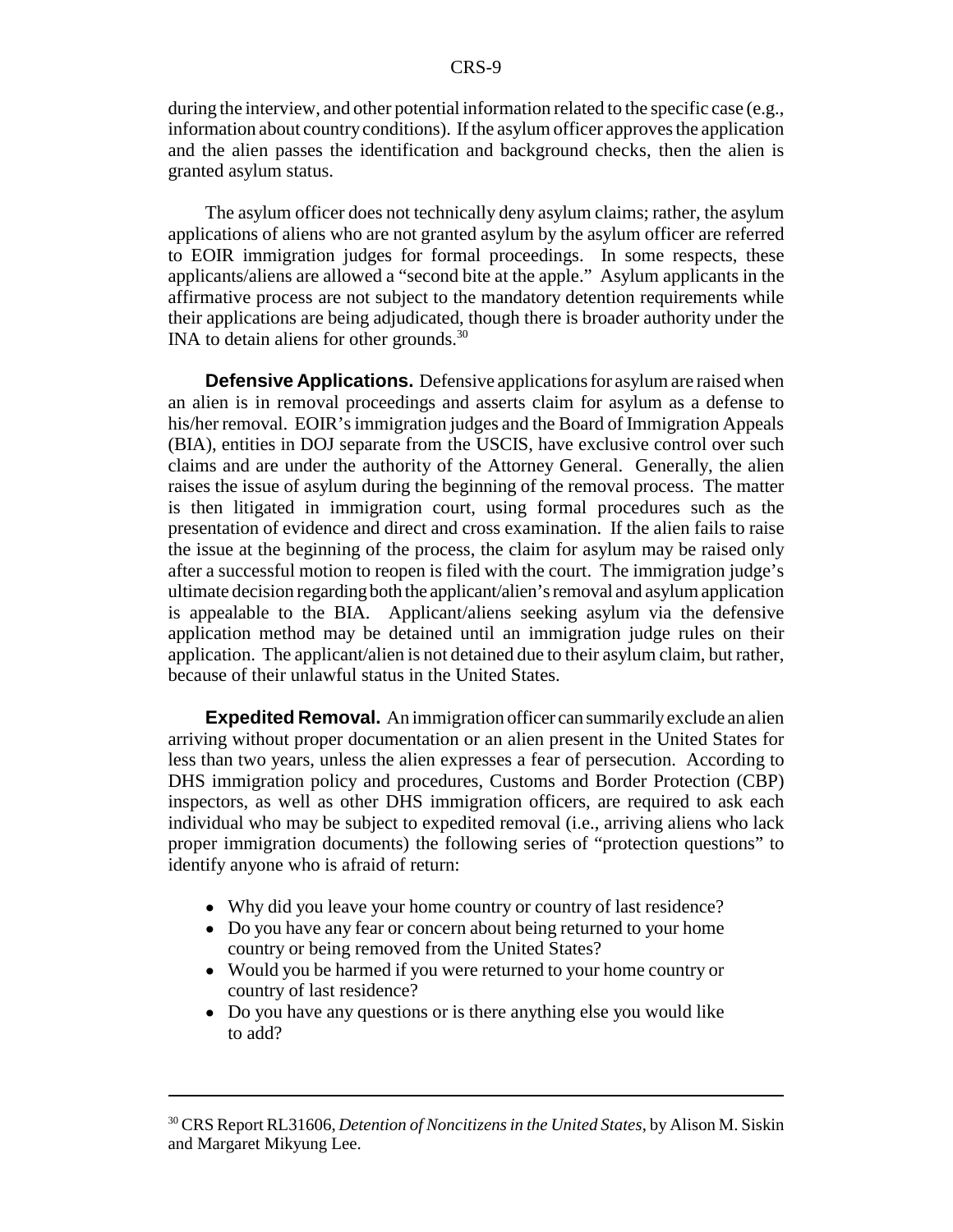If the alien expresses a fear of return, the alien is supposed to be detained by the Immigration and Customs Enforcement (ICE) Bureau and interviewed by an USCIS asylum officer. The asylum officer then makes the "credible fear" determination of the alien's claim. Those found to have a "credible fear" are referred to an EOIR immigration judge, which places the asylum seeker on the defensive path to asylum.<sup>31</sup> EOIR reports that it completed 91% of the 50,017 expedited removal asylum cases in 180 days or less in FY2003.

**Aliens Arriving by Sea.** On November 13, 2002, the former INS published a notice clarifying that certain aliens arriving by sea who are not admitted or paroled are to be placed in expedited removal proceedings and detained (subject to humanitarian parole).<sup>32</sup> This notice concluded that illegal mass migration by sea threatened national security because it diverts the Coast Guard and other resources from their homeland security duties. The Attorney General expanded on this rationale in his April 17, 2003, ruling that instructs EOIR immigration judges to consider "national security interests implicated by the encouragement of further unlawful mass migrations ..." in making bond determinations regarding release from detention of unauthorized migrants who arrive in "the United States by sea seeking to evade inspection."33 The case involved a Haitian who had come ashore in Biscayne Bay, Florida, on October 29, 2002, and had been released on bond by an immigration judge. The BIA had upheld his release, but the Attorney General vacated the BIA decision.<sup>34</sup>

**Background Checks.** All aliens seeking asylum are subject to multiple background checks in the terrorist, immigration, and law enforcement databases, notably the Interagency Border Inspection System (IBIS).<sup>35</sup> Those who enter the country legally on nonimmigrant visas are screened by the consular officers at the Department of State when they apply for a visa, and all foreign nationals are inspected by CBP officers at ports of entry.<sup>36</sup> Those who enter the country illegally

<sup>31</sup> For more information, see *Obtaining Asylum in the United States: Two Paths to Asylum,* at the USCIS website [http://uscis.gov/graphics/services/asylum/paths.htm#seekers].

<sup>32</sup> *Federal Register*, vol. 67, no. 219, Nov. 13, 2002, pp. 68923-68926.

<sup>33 23</sup> I&N Dec. 572 (A.G. 2003).

<sup>34</sup> CRS Congressional Distribution Memorandum, *Policy Implications of Department of Justice Ruling on Bond Determinations for Unauthorized Aliens in Detention*, by Alison Siskin, May 1, 2003.

<sup>&</sup>lt;sup>35</sup> IBIS is a broad system that interfaces with the FBI's National Crime Information Center (NCIC), the Treasury Department's Enforcement and Communications System (TECS II), the former INS's National Automated Immigration Lookout System (NAILS) and Nonimmigrant Information System (NIIS) and the Department of State's Consular Consolidated Database (CCD), Consular Lookout And Support System (CLASS) and TIPOFF terrorist databases. Because of the numerous systems and databases that interface with IBIS, the system is able to obtain such information as whether an alien is admissible, an alien's criminal information, and whether an alien is wanted by law enforcement.

<sup>&</sup>lt;sup>36</sup> For more information and analysis of alien screening and background checks, see CRS Report RL32564, *Immigration: Terrorist Grounds for Exclusion of Aliens*, by Michael John (continued...)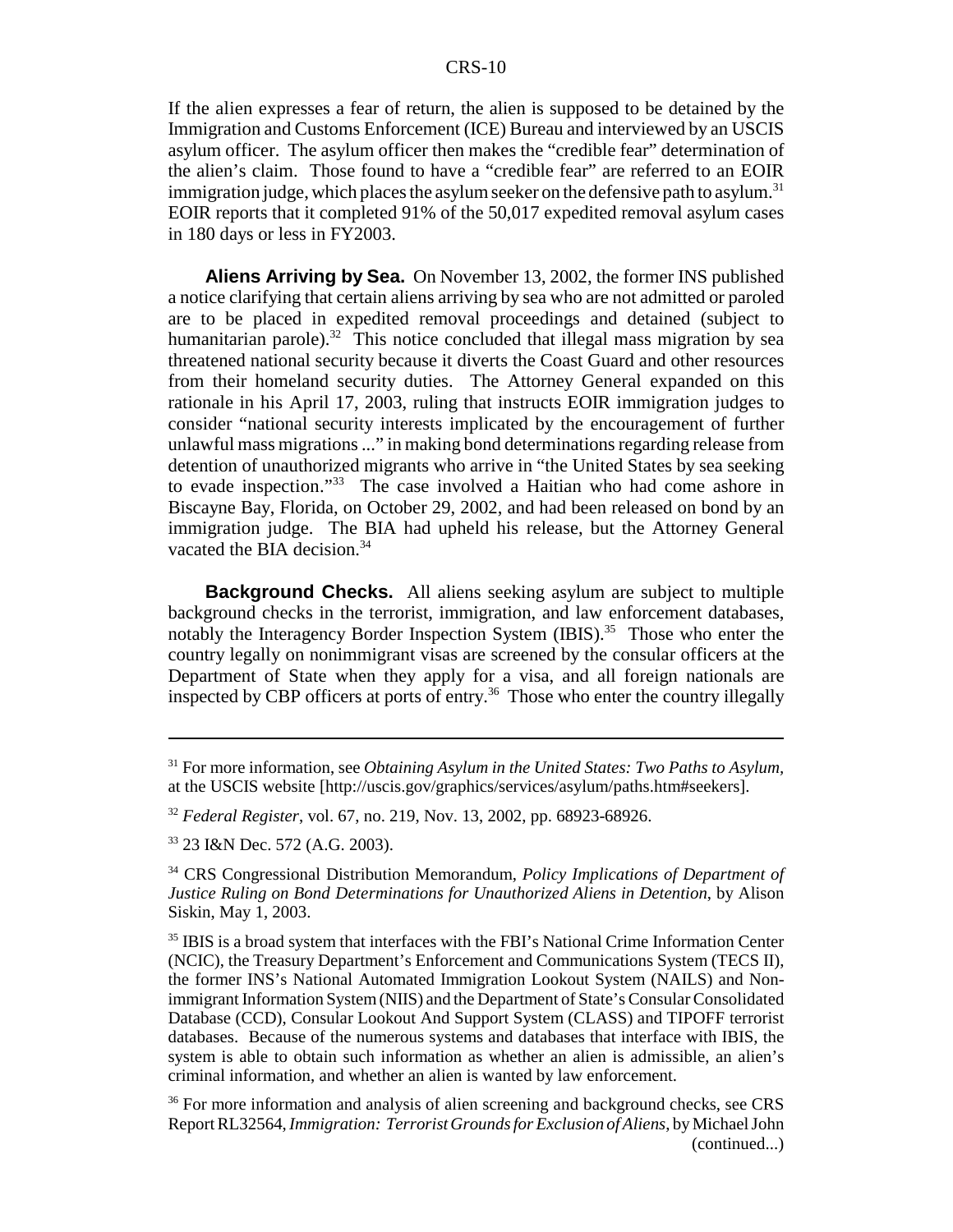are screened by the U.S. Border Patrol or the ICE agents when they are apprehended.<sup>37</sup> When aliens formally request asylum, they are sent to the nearest USCIS authorized fingerprint site. They have all 10 fingers scanned and are subject to a full background check by the Federal Bureau of Investigation (FBI).<sup>38</sup>

**Safe Third Country Agreement with Canada.** On August 30, 2002, Canada and the United States signed the final draft text for the "safe third country" agreement regarding asylum claims made at land border ports of entry. The agreement states that any person being removed from Canada in transit through the United States, who makes an asylum claim in the United States, will be returned to Canada to have the claim re-examined by Canada. Further, any person being removed from the United States in transit through Canada, who makes an asylum claim in Canada, and whose asylum claim has been rejected by the United States, will be returned to the country from which the person is being removed. If the person has not had a refugee status or asylum claim determined by the United States, he or she will be returned to the United States to have the claim examined by the United States. Responsibility for determining the asylum claim will rest with the receiving country.39 On March 8, 2004, DHS published the proposed rule to implement the safe third country agreement with Canada, but has not yet issued the final rule.<sup>40</sup>

**Victims of Torture.** Distinct from asylum law and policy, aliens claiming relief from removal due to torture may be treated separately under regulations implementing the United Nations Convention Against Torture and Other Cruel, Inhuman or Degrading Treatment or Punishment (hereafter, Torture Convention). Article 3 of the Torture Convention prohibits the return of any person to a country where there are "substantial grounds" for believing that he or she would be in danger of being tortured. The alien must meet the three elements necessary to establish torture: (1) the torture must involve the infliction of severe pain or suffering, either physical or mental; (2) the torture must be intentionally inflicted; and (3) the torture must be committed by or at the acquiescence of a public official or person acting in an official capacity. Generally, an applicant for non-removal under Article 3 has the

 $36$  (...continued)

Garcia and Ruth Ellen Wasem; CRS Report RL31512, *Visa Issuances: Policy, Issues, and Legislation*, by Ruth Ellen Wasem; CRS Report RL32399, *Border Security: Inspections Practices, Policies, and Issues*, coordinated by Ruth Ellen Wasem with Jennifer Lake, James Monk, Lisa Seghetti, and Stephen Viña; CRS Report RL32366, *Terrorist Identification, Screening, and Tracking Under Homeland Security Presidential Directive 6*, by William J. Krouse; and CRS Report RL32234, *U.S. Visitor and Immigrant Status Indicator Technology Program (US-VISIT)*, by Lisa M. Seghetti and Stephen Viña.

<sup>37</sup> CRS Report RL32562, *Border Security: The Role of the U.S. Border Patrol*, by Blas Nuñez-Neto.

<sup>38</sup> For more information, see U.S. Citizenship and Immigration Services, *Affirmative Asylum Procedures Manual*, Feb. 2003, pp. 93-144; available at [http://uscis.gov/graphics/lawsregs/ handbook/AffrmAsyManFNL.pdf].

<sup>&</sup>lt;sup>39</sup> A copy of this agreement is available on the DHS website at [http://uscis.gov/ graphics/lawsregs/DraftAgree090402.pdf].

<sup>40 69</sup> *Federal Register*, pp. 10620-10627, Mar. 8, 2004.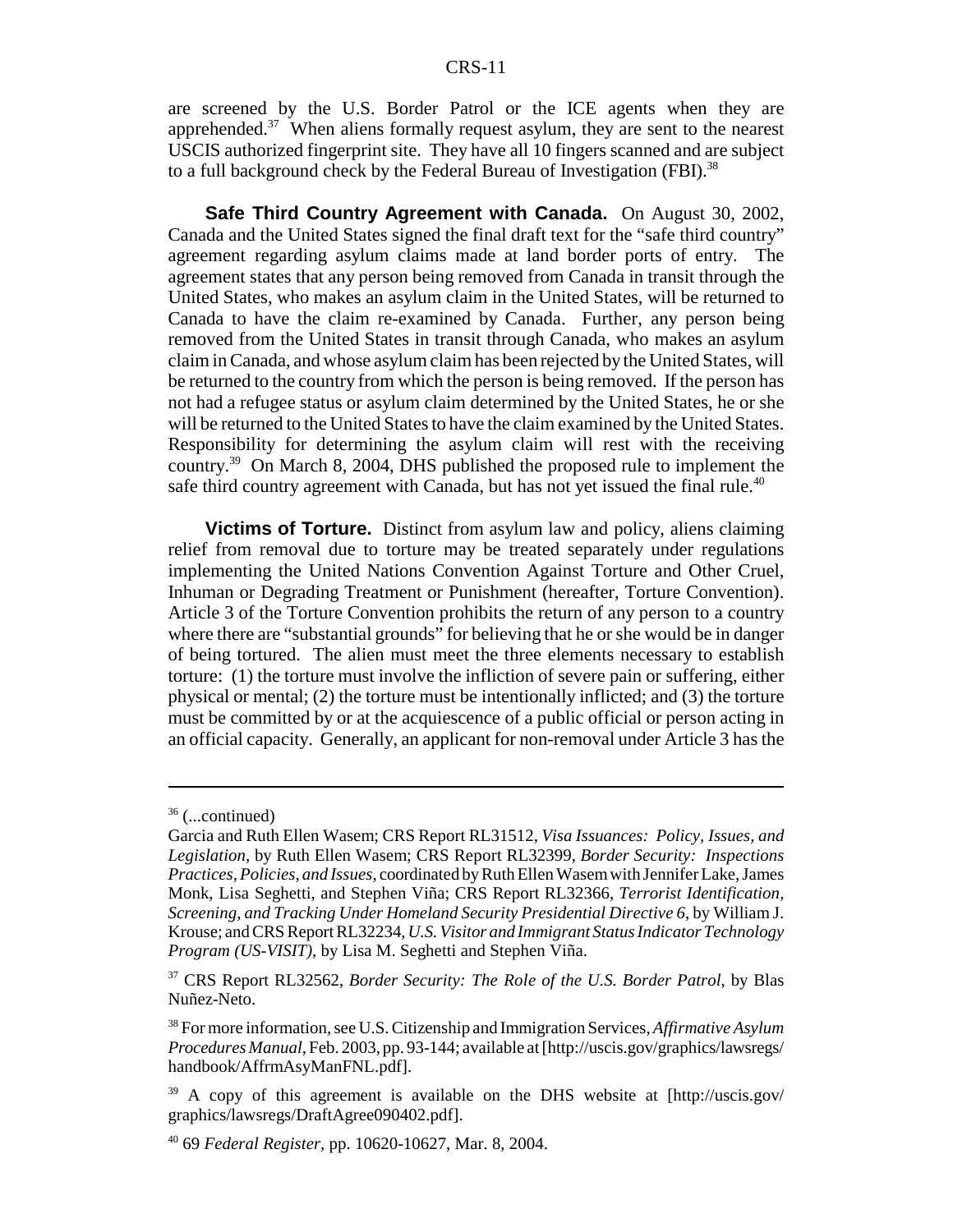burden of proving that it is more likely than not that he would be tortured if removed to the proposed country. If credible, the applicant's testimony may be sufficient to sustain this burden without additional corroboration.<sup>41</sup> In assessing whether it is "more likely than not" that an applicant would be tortured if removed to the proposed country, all evidence relevant to the possibility of future torture is required to be considered. However, if a diplomatic assurance (deemed sufficiently reliable by the Attorney General or Secretary of State) that the alien will not be tortured is obtained from the government of the country to which the alien would be repatriated, the alien's claim for protection will not be considered further, and the alien may be removed.42



### **Figure 1. Asylum Cases Filed with and Approved by Asylum Officers, FY1973-FY2003**

**Source:** CRS presentation of USCIS Office of International Affairs data.

# **Statistical Trends**

## **Asylum Requests and Approvals**

**Asylum Officers.** As **Figure 1** illustrates, the number of affirmative asylum claims has varied greatly over the past 30 years, shaped by the prevalence of repression, civil unrest and violence around the world, as well as by changes in

 $418$  C.F.R. §208.16(c)(2).

<sup>&</sup>lt;sup>42</sup> 8 C.F.R. §208.18(c) and §1208(c). For a full legal analysis of the Torture Convention, see CRS Report RL32276, *The U.N. Convention Against Torture: Overview of U.S. Implementation Policy concerning the Removal of Aliens*, by Michael John Garcia.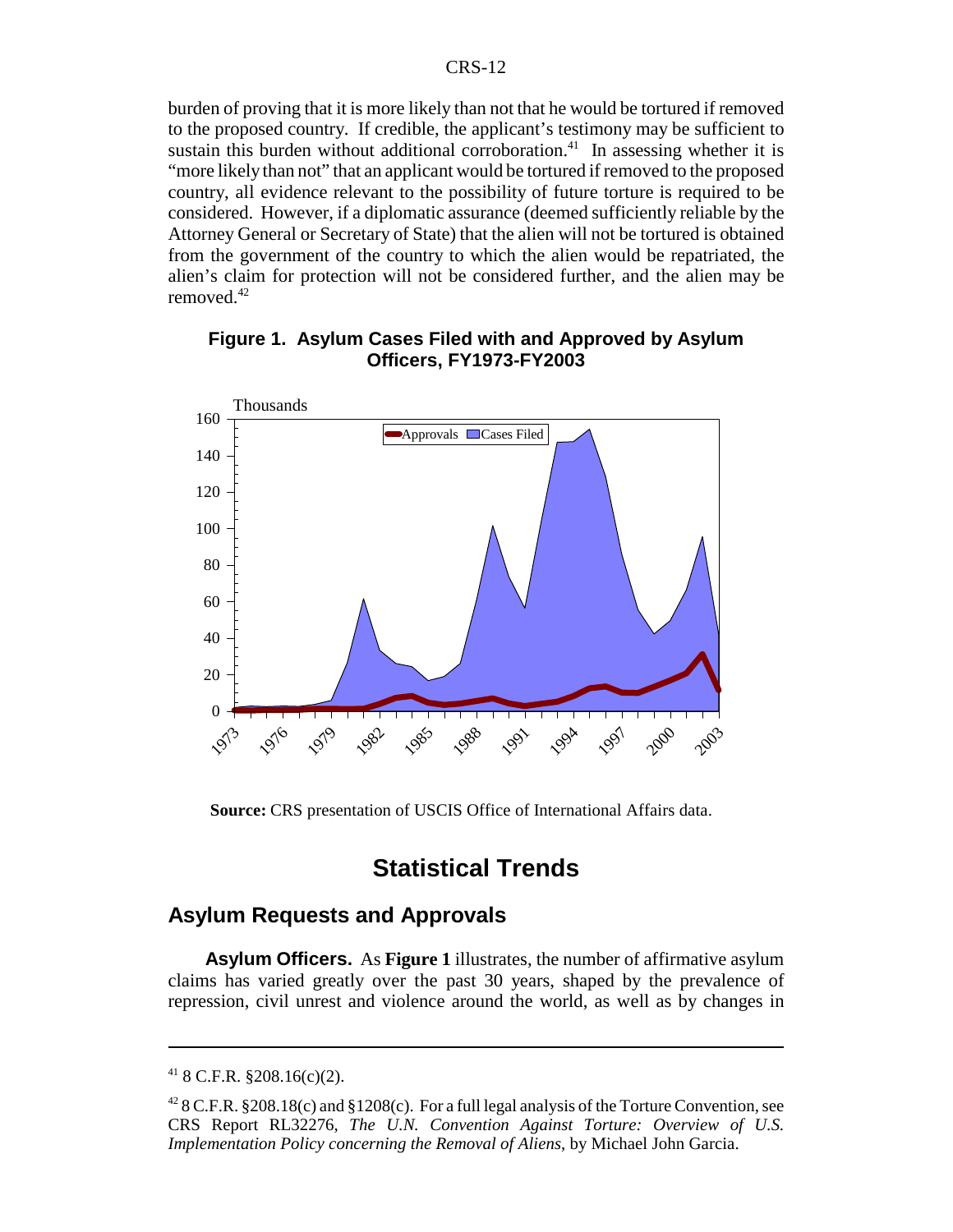asylum policy. There was a drop in affirmative asylum claims being filed in the late 1990s followed by an upturn in FY2001 and FY2002. In FY2003, the affirmative claims dropped back to  $42,114$  — a level approaching the low point of 38,013 in FY1999. At the close of FY2003, there were 262,102 affirmative asylum cases pending at USCIS, down from a recent high of 393,699 at the close of FY1997.<sup>43</sup>

The number of affirmative asylum claims being approved also has fluctuated in recent years. Approvals by the INS asylum corps first surpassed 10,000 in FY1995 when 12,454 cases were approved. In FY2000, INS approved 16,693 asylum cases, and 31,202 cases were approved in FY2002. The number of cases USCIS asylum officers approved dropped to 11,434 cases in FY2003. The percentage of affirmative cases approved dropped from 44% of cases in FY2000 and 43% in FY2001 to 36% in FY2002 and 29% in FY2003. The approval rate has ranged historically from a high of 55% in FY1980 to a low 15% in FY1990.<sup>44</sup>

#### **Figure 2. Asylum Cases Filed with and Approved by Immigration Judges, FY1996-FY2003**



**Source**: CRS presentation of DOJ Executive Office for Immigration Review Office of Planning and Analysis data.

**Immigration Judges.** Recent trends in asylum statistics from EOIR exhibit a similar pattern of an overall decline in cases received in the late 1990s followed by a reversal of the trend in FY2001 and FY2002, as **Figure 2** illustrates. Although the number of cases dropped from 74,127 in FY2002 to 65,153 in FY2003, the number

<sup>&</sup>lt;sup>43</sup> CRS analysis of data from U.S. Department of Homeland Security, Office of Immigration Statistics, *FY2003 Yearbook of Immigration Statistics*, Sept. 2004.

 $44$  Ibid.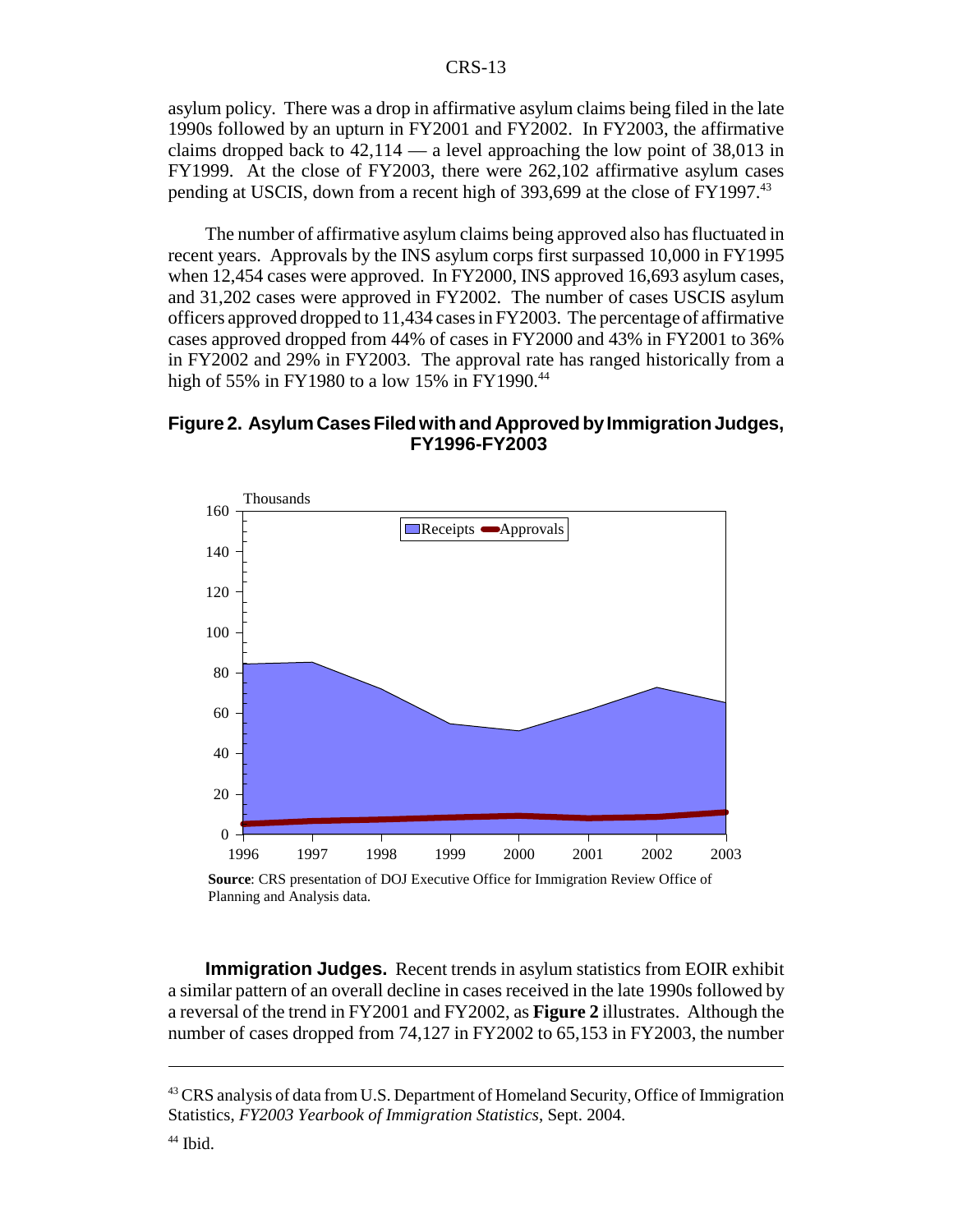of cases filed remains higher than the low point of 54,916 in FY2000. Generally, over two-thirds of all asylum cases that EOIR receives are affirmative cases referred to the immigration judges by the asylum officers. Only 18,642 of the EOIR asylum cases were defensive claims in FY2003, making up 28.6% of the caseload.<sup>45</sup>

The number of EOIR asylum approvals has risen gradually, as **Figure 2** depicts. (The Y axis is scaled to be comparable to **Figure 1**, and as a result the change over time is less apparent). Asylum cases granted by EOIR judges rose from 5,131 in FY1996 to 9,170 in FY2000. EOIR granted 8,638 asylum cases in FY2002 and reached a high of 13,365 in FY2003. The percentage of EOIR asylum cases approved (of the cases decided) in the past five years ranged from 32% in FY1991 to 40% in FY2001, and now has leveled at 37% in FY2002 and FY2003.<sup>46</sup>

### **Source Countries**

In FY2003, the top 10 source countries of aliens who made affirmative asylum claims comprised 61.5 % of the 42,114 asylum cases filed with USCIS. Asylum seekers from the top five source countries — People's Republic of China, Colombia, Mexico, Haiti, and Indonesia — make up 45.7% of all claims filed in FY2003. As **Table 1** indicates, the percentage of cases approved among the top 10 countries ranges from a high of 50.0% for asylum seekers from the Cameroon to a low of 0.7% for asylum seekers from Mexico.<sup>47</sup>

| <b>Source country</b>      | New cases filed |        | Cases approved   Percent approved |
|----------------------------|-----------------|--------|-----------------------------------|
| People's Republic of China | 4,750           | 2,024  | 36.1                              |
| Colombia                   | 4,547           | 1,652  | 36.3                              |
| Mexico                     | 3,846           | 26     | 0.7                               |
| Haiti                      | 3,276           | 891    | 32.3                              |
| Indonesia                  | 2,808           | 147    | 6.6                               |
| Guatemala                  | 2,077           | 118    | 8.6                               |
| Cameroon                   | 1,601           | 770    | 50.0                              |
| India                      | 1,168           | 247    | 31.9                              |
| Armenia                    | 924             | 371    | 40.0                              |
| Venezuela                  | 896             | 166    | 33.9                              |
| All nationalities          | 42,114          | 11,434 | 29.0                              |

**Table 1. Top 10 Source Countries of USCIS Asylum Seekers**

**Source:** DHS Office of Immigration Statistics, *FY2003 Yearbook of Immigration Statistics*, Sept. 2004.

<sup>&</sup>lt;sup>45</sup> CRS analysis of data from U.S. Department of Justice, Executive Office for Immigration Review, *FY2003 Statistical Yearbook*, Apr. 2004.

 $46$  Ibid.

<sup>&</sup>lt;sup>47</sup> CRS analysis of data from U.S. Department of Homeland Security, Office of Immigration Statistics, *FY2003 Yearbook of Immigration Statistics*, Sept. 2004.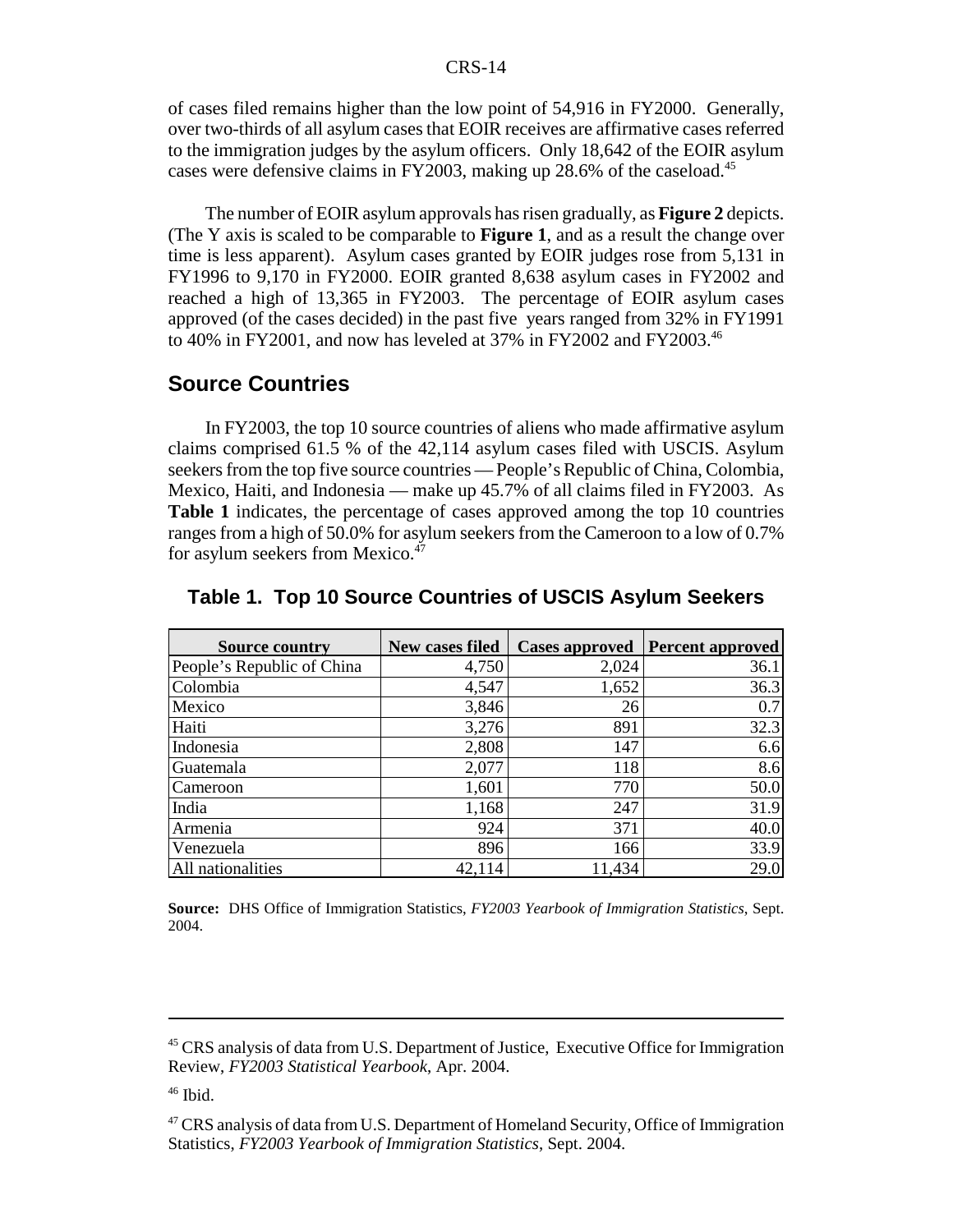In addition to the top source countries overall, there were six source countries that had (1) more than 50% of their cases approved, and (2) more than 100 cases approved by USCIS in FY2003. These countries were: Ethiopia, Eritrea, Liberia, Burma, Togo, and Iraq.<sup>48</sup>

The EOIR data on asylum cases are very similar to USCIS's affirmative asylum case data. In FY2003, the top 10 source countries of aliens who made defensive asylum claims comprised 61.9 % of the 65,153 asylum cases filed with EOIR. Asylum seekers from the top five source countries — People's Republic of China, Mexico, Colombia, Haiti, and Indonesia — make up 49.0% of all claims filed with EOIR in  $FY2003.<sup>49</sup>$ 

The percentage of asylum cases approved (of those decided) by EOIR, however, exhibits a somewhat different pattern, as **Table 2** presents. EOIR generally has a higher approval rate than USCIS asylum officers — 37.4% compared to 29.0% The percentage of EOIR cases approved among the top 10 countries ranges from a high of 45.7% for asylum seekers from Pakistan to a low of 5.8% for asylum seekers from El Salvador. In FY2003, there were six source countries that had (1) more than 50% of their cases approved and (2) more than 100 cases approved by EOIR. These six source countries were: Bangladesh, Burma, Egypt, Iran, Liberia, and Russia.<sup>50</sup>

| <b>Source country</b>      | <b>Cases</b><br>received | <b>Cases</b><br>granted | <b>Cases</b><br>denied | <b>Percent</b><br>approved<br>(cases decided) |
|----------------------------|--------------------------|-------------------------|------------------------|-----------------------------------------------|
| People's Republic of China | 9,320                    | 3,595                   | 4,593                  | 43.9                                          |
| Mexico                     | 7,678                    | 64                      | 612                    | 9.5                                           |
| Colombia                   | 6,802                    | 1,589                   | 3,060                  | 34.2                                          |
| Haiti                      | 4,424                    | 566                     | 2,438                  | 18.8                                          |
| Indonesia                  | 3,695                    | 366                     | 809                    | 31.1                                          |
| Guatemala                  | 2,367                    | 162                     | 762                    | 17.5                                          |
| El Salvador                | 2,210                    | 30                      | 485                    | 5.8                                           |
| India                      | 1,685                    | 595                     | 951                    | 38.5                                          |
| Armenia                    | 1,102                    | 412                     | 575                    | 41.7                                          |
| Pakistan                   | 1,070                    | 227                     | 270                    | 45.7                                          |
| All nationalities          | 65,153                   | 13,365                  | 22,410                 | 37.4                                          |

**Table 2. Top 10 Source Countries of EOIR Asylum Seekers**

**Source:** DOJ Executive Office for Immigration Review, *FY2003 Statistical Yearbook*, Apr. 2004.

**Note:** There were 10,146 asylum cases from Mexico that were abandoned or withdrawn in FY2003.

 $50$  Ibid.

 $48$  Ibid.

<sup>&</sup>lt;sup>49</sup> CRS analysis of data from U.S. Department of Justice, Executive Office for Immigration Review, *FY2003 Statistical Yearbook*, Apr. 2004.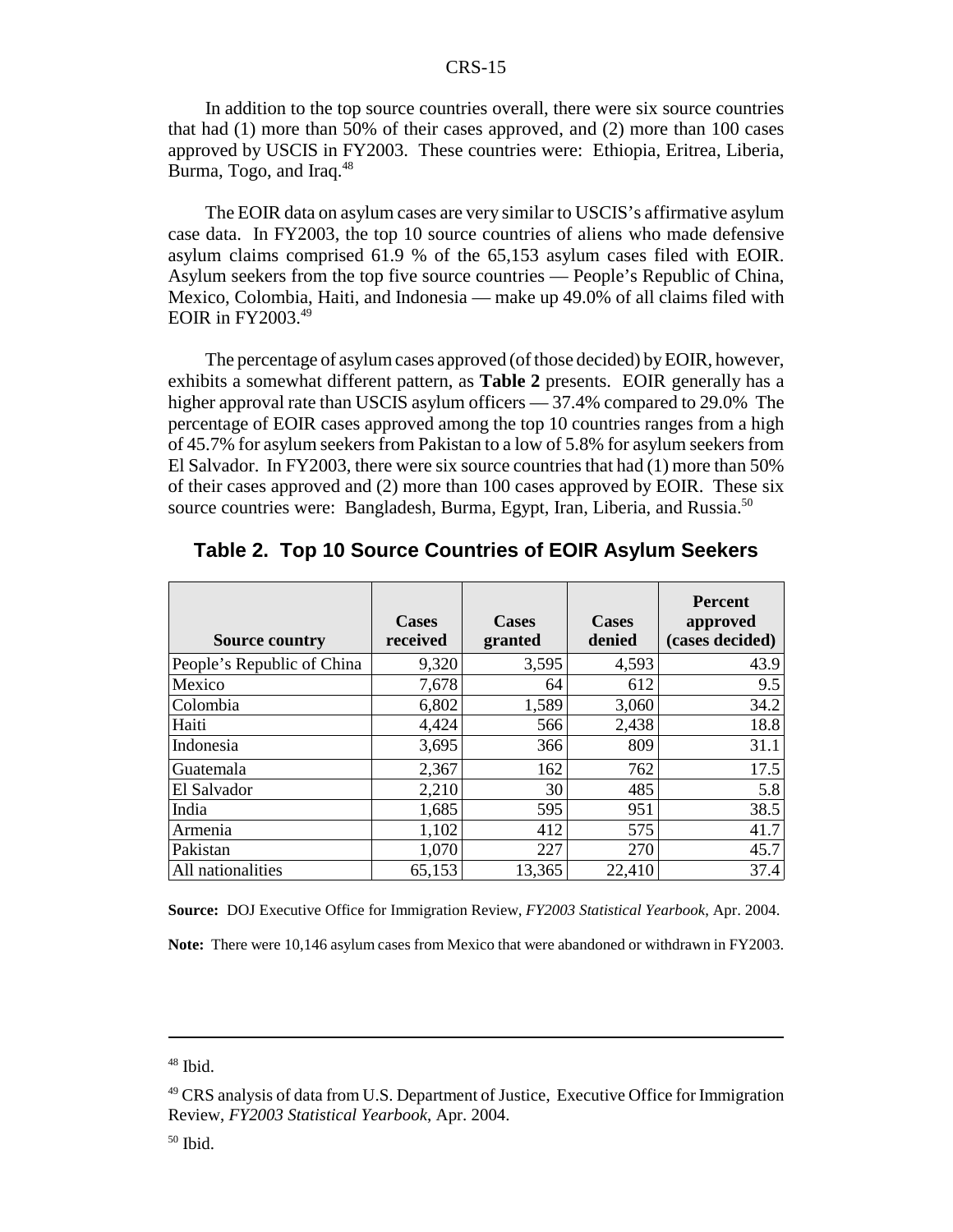Asylum seekers come from all over the world, as **Figure 3** illustrates, and the regional distribution of the USCIS claims is not dramatically different from that of the EOIR claims. The top source regions for USCIS asylum seekers are Asia (26.5%) and Central America and the Caribbean (24.9%). In terms of EOIR asylum claims, the top source regions reverse with Central America and the Caribbean first at 33.8% and Asia second at 24.2%. African asylum seekers comprise 17.5% of USCIS claims and 9.5% of EOIR claims.



**Figure 3. Asylum Seekers by Regions of the World**

**Source:** CRS analysis of data from the DHS Office of Immigration Statistics and the DOJ Executive Office for Immigration Review. **Note**: EOIR data include asylum cases referred by USCIS.

## **Coercive Population Control Cases**

Since 1998, the second year the provision was available, the number of aliens eligible to receive asylum based on persecution resulting from coercive population control policies has exceeded the numerical limits of 1,000 annually, as **Figure 4** illustrates. As a result, USCIS and EOIR issue *conditional asylum* status to asylum seekers who demonstrate a well-founded fear that if returned home, they will be persecuted based on coercive population control policies.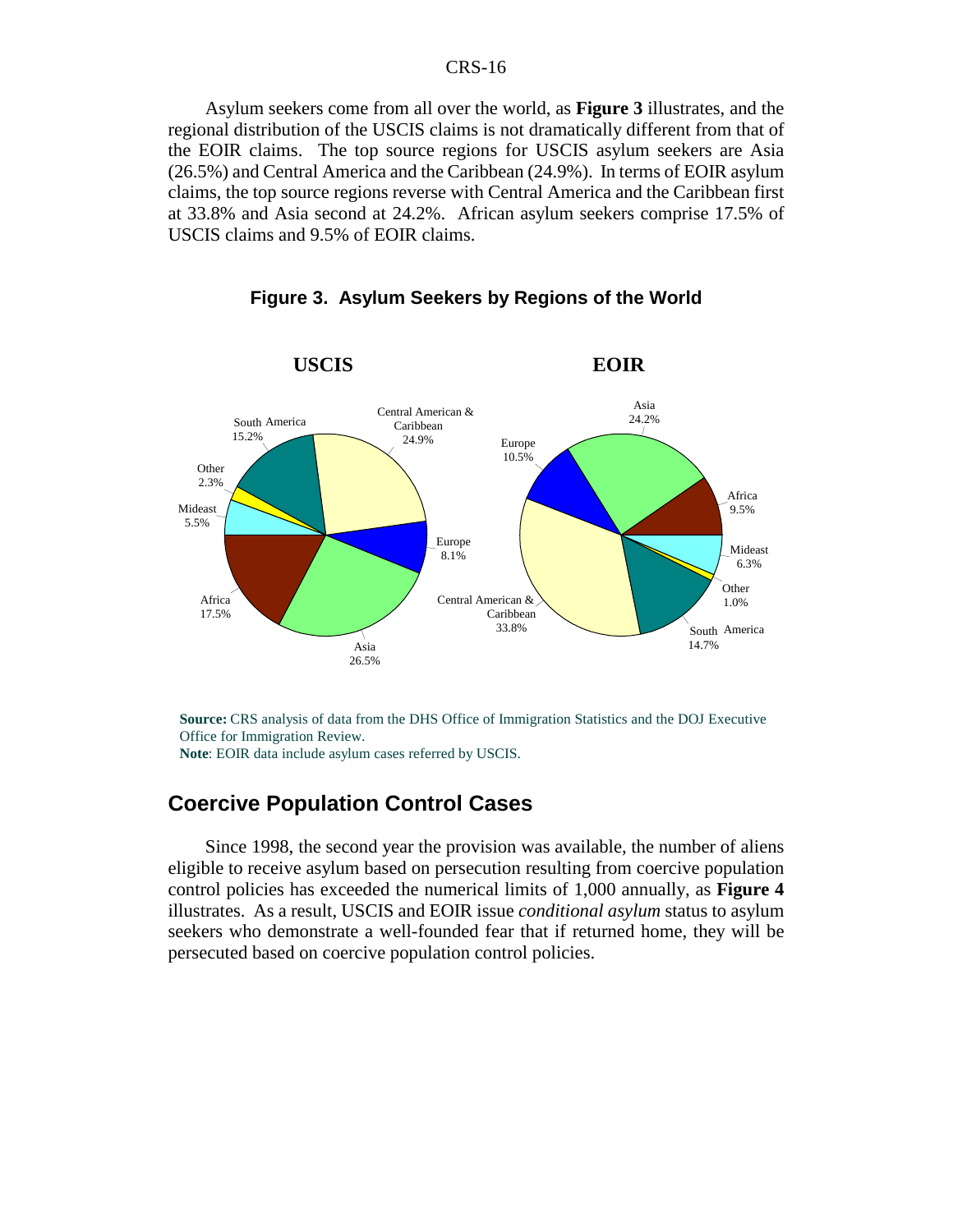

**Figure 4. Conditional Asylum Grants on the Basis of Coercive Population Control**

In FY2003, USCIS and EOIR granted conditional asylum status to 2,353 aliens based on resistance to coercive population control policies. USCIS issued 194 conditional grants of asylum, and EOIR issued 2,159 conditional grants of asylum. The country of origin for all conditional coercive population control grantees thus far has been the People's Republic of China. USCIS issued all 1,000 final grants of asylum for FY2003. At the end of FY2003, there were at least 7,665 principal conditional grantees on the waiting list for final approval authorization numbers, comprising  $6,401$  EOIR cases and 1,264 USCIS cases.<sup>51</sup>

## **LPR Adjustment Cases Pending**

As evident in **Figures 1 and 2** above, the number of people granted asylum each year exceeds the number who are permitted to adjust to LPR status — 10,000 annually. Both the USCIS and EOIR data represent asylum cases, not individuals. One case may include several people since asylum applicants may list their immediate family members on the petition. When assessing the potential number of LPR adjustments and the pressure on the 10,000 limit, the spouses and minor children of the asylees also must be factored in, even though they are not enumerated

**Source:** CRS presentation of data from the USCIS Office of Refugees, Asylum, and International Operations.

<sup>&</sup>lt;sup>51</sup> Unpublished data provided by the USCIS Office of Refugees, Asylum, and International Operations.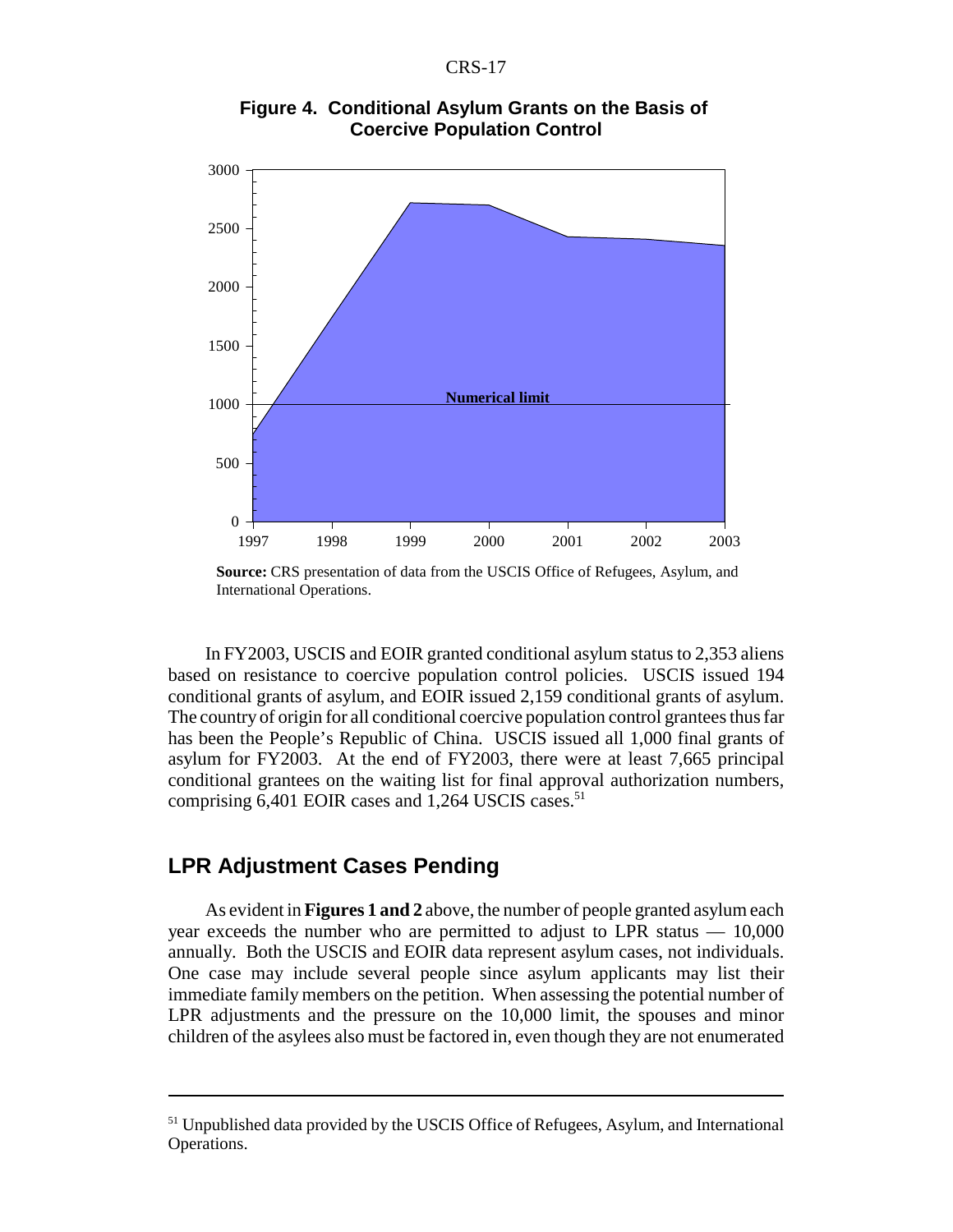in the asylum caseload data depicted in the figures, because they count toward the cap when adjusting as LPRs.

At the end of FY2003, there were 158,624 cases pending for asylees to adjust to LPR status. As **Figure 5** illustrates, the growth of the backlog accelerated in the late 1990s. Assuming no changes to the law on numerical limits and assuming that asylees currently waiting to adjust to LPR status wish to remain in the United States, a person who receives asylum today would wait about 16 years to become an LPR.

## **Issues of Debate**

## **Terrorist Infiltration and Screening**

Some have long been concerned that terrorists would seek asylum in the United States, hoping to remain hidden among the hundreds of thousands of pending asylum cases. Critics point to asylum seekers from countries of "special concern" (i.e., Saudi Arabia, Syria, Iran, North Korea, China, Pakistan, Egypt, Lebanon, Jordan, Afghanistan, Yemen and Somalia) as potential national security risks. Some argue further that — since asylum is a discretionary form of immigration relief — national security risks should outweigh humanitarian concerns, and thus asylum relief should be restricted and judicial review of asylum cases more limited.

#### **Figure 5. Pending Cases of Asylee Adjustments to LPR Status, FY1991-FY2003**



**Source**: CRS analysis of data from the DHS Office of Immigration Statistics.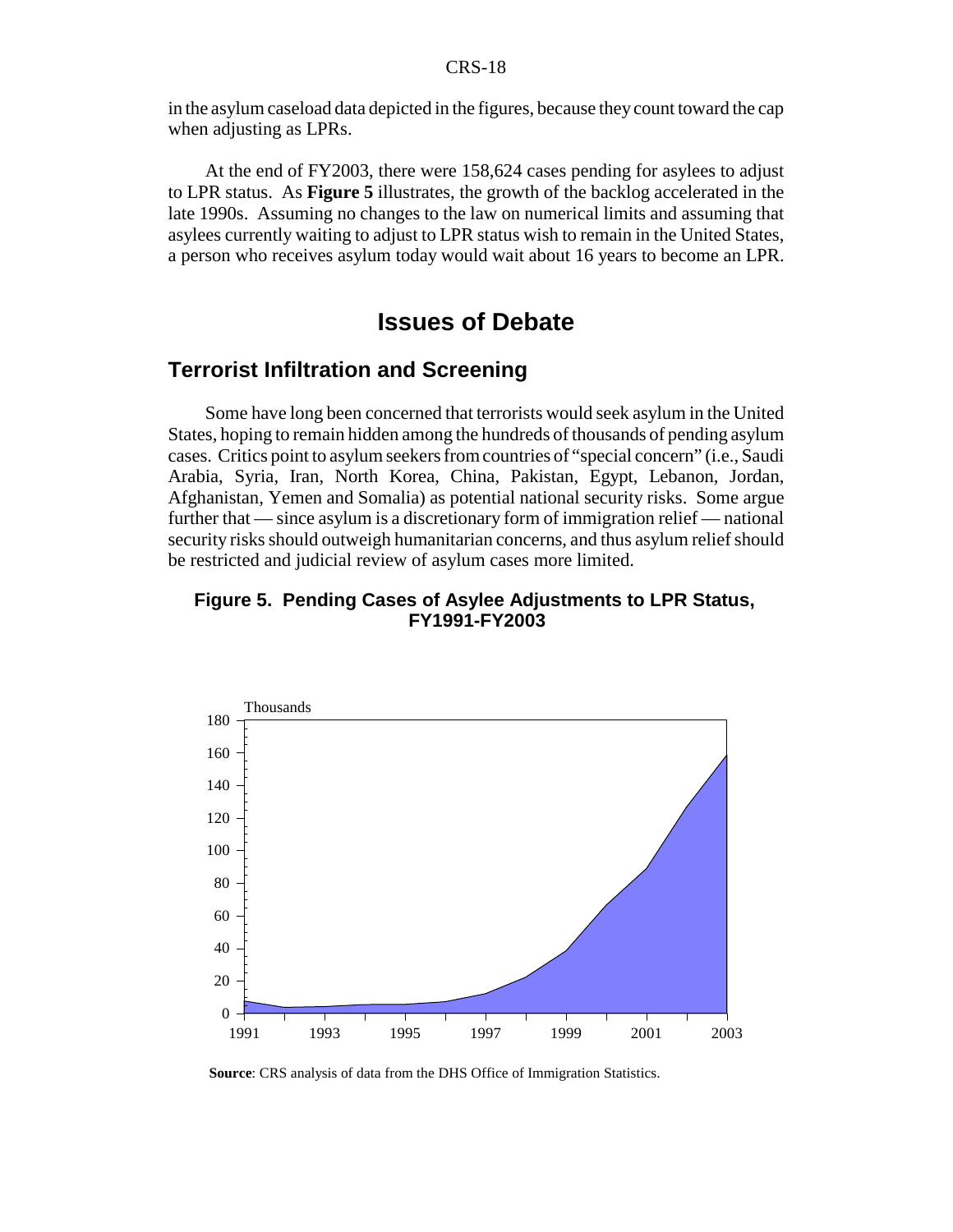Others point out that asylum seekers are subject to multiple national security screenings and that — if an asylum seeker is a suspected or known terrorist — the law already bars alien terrorists. They argue that the extent to which security risks exist, the risks result more from the limited intelligence data on terrorism, rather than an expansive asylum policy. Some assert further that asylees from countries of "special concern" may be beneficial to U.S. national security because they may have useful information that assists in the war on terrorism, much like assistance provided by communist defectors during the Cold War. Opponents of limiting the judicial review of asylum cases contend that it would erode two traditional values of U.S. polity — the right to due process and freedom from repression and persecution.

## **Coordination with Border and Transportation Security**

Although USCIS and EOIR are clearly the lead agencies in asylum policy, the first contacts many asylum seekers have with the U.S. government are with Border and Transportation Security (BTS) officials. Some have expressed concern that the BTS officials (i.e., Customs and Border Protection (CBP) inspectors, U.S. Border Patrol officers, and Immigration and Customs Enforcement (ICE) agents), are not adequately trained in asylum policy and other humanitarian forms of immigration relief. They maintain that BTS officers on the front line are so geared up to protect against terrorists that the BTS officials may not be flexible enough to recognize bona fide asylum seekers. They also question whether there is sufficient communication among the key immigration agencies: CBP, EOIR, ICE and USCIS.

Others point out that the CBP inspectors, U.S. Border Patrol officers, and ICE agents follow the policy and procedural guidelines to ensure that aliens who express a fear of returning home are given the opportunity to have their fears considered by an asylum officer and/or an immigration judge. They maintain the training is more than adequate and that ample protections are afforded to those who express fears of persecution.

## **Mandatory Detention**

Opponents to the mandatory detention of asylum seekers in expedited removal usually cite the U.N. High Commissioner on Refugees, who maintains that detention of asylum seekers is "inherently undesirable."52 Detention is psychologically damaging, some further argue, to an already fragile population that includes aliens who are escaping from imprisonment and torture in their countries. Asylum seekers are often detained with criminal aliens, a practice that many consider inappropriate and unwarranted. Some contend that Congress should provide for alternatives to detention (e.g., electronic monitoring) for asylum seekers in expedited removal. Others argue that the mandatory detention of asylum seekers provision should be deleted, maintaining that there is adequate authority in the INA to detain any alien who poses a criminal or national security risk.

<sup>52</sup> Office of the of the United Nations High Commissioner for Refugees, *UNHCR Revised Guidelines on Applicable Criteria and Standards Relating to the Detention of Asylum Seekers*, Feb. 1999.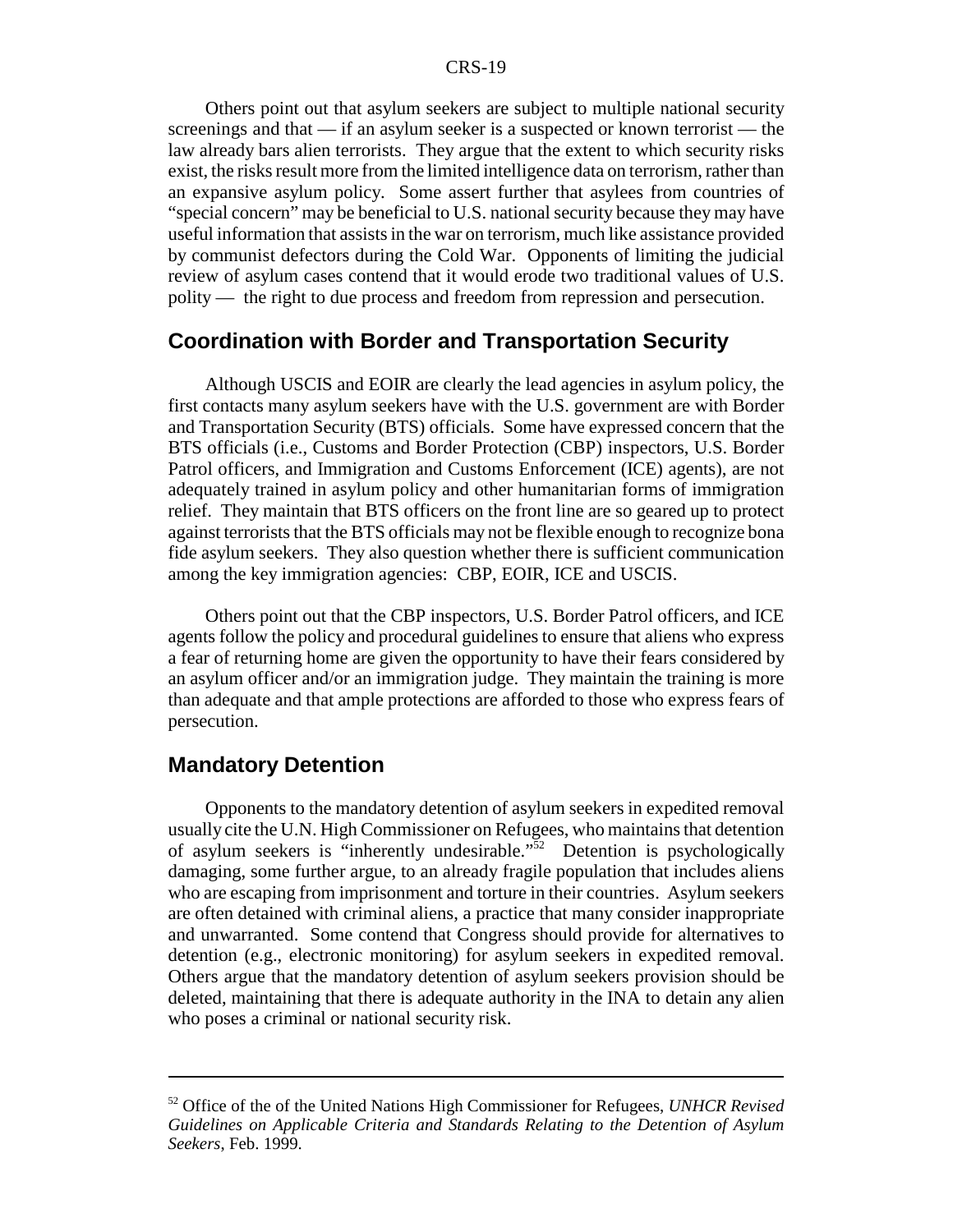Proponents for current law warn that releasing asylum seekers in expedited removal undermines the purpose of expedited removal and creates an avenue for bogus asylum seekers to enter the United States. They argue that mandatory detention of asylum seekers is an essential tool in maintaining immigration control and homeland security. Any loosening of these policies, they allege, would divert the CBP and ICE officers from their homeland security duties to track down wayward asylum seekers. Supporters of current law also contend that it sends a clear signal of deterrence to aliens who consider using asylum claims as a mechanism to enter illegally.

## **Numerical Limits**

Some maintain that the 10,000 annual limit on asylee adjustments to LPR status is an arbitrary provision and unfair, particularly because refugees coming from abroad do not have statutory limits on adjustment of status after a year of conditional residence. They argue that it serves no policy function and only has created unnecessary bureaucratic delays, now reaching a 16-year wait for asylees to obtain the LPR "green card" and even longer delays to become citizens. Some also criticize the 1,000 cap on asylees who flee coercive population control policies, arguing that it too is arbitrary and unfair, singling out one group of asylees for differential treatment.

Supporters of current law express a concern that unlimited asylum adjustments would have a "magnet effect" that would encourage unauthorized migration, and they maintain that the current numerical limits dampen this flow of migrants. They point out that those who obtain asylum are permitted to stay in the United States and thus have the necessary humanitarian relief from forced return.

## **Cuban and Haitian Policies**

U.S. policy toward asylum seekers from Cuba and Haiti are often discussed in tandem because there are several key points of comparison. Both nations have a history of repressive governments with documented human rights violations. Both countries have a history of sending asylum seekers to the United States by boats. Finally, although U.S. immigration law is generally applied neutrally without regard to country of origin, there are special laws and agreements pertaining to Cubans and Haitians. Despite these points of similarity, the treatment of Cubans fleeing to the United States differs from that of Haitians.<sup>53</sup>

Many observe that Cuban migrants receive more generous treatment under U.S. law than Haitians or foreign nationals from any other country.<sup>54</sup> As a consequence of special migration agreements with Cuba, a "wet foot/dry foot" practice toward

<sup>53</sup> For fuller discussions and analyses of these issues, see CRS Report RS20468, *Cuban Migration Policy and Issues*, by Ruth Ellen Wasem; and CRS Report RS21349, *U.S. Immigration Policy on Haitian Migrants*, by Ruth Ellen Wasem.

<sup>&</sup>lt;sup>54</sup> This policy is embodied in the Cuban Adjustment Act (CAA) of 1966 (P.L. 89-73), as amended, which provides that certain Cubans who have been physically present in the United States for at least one year may adjust to permanent residence status at the discretion of the Attorney General.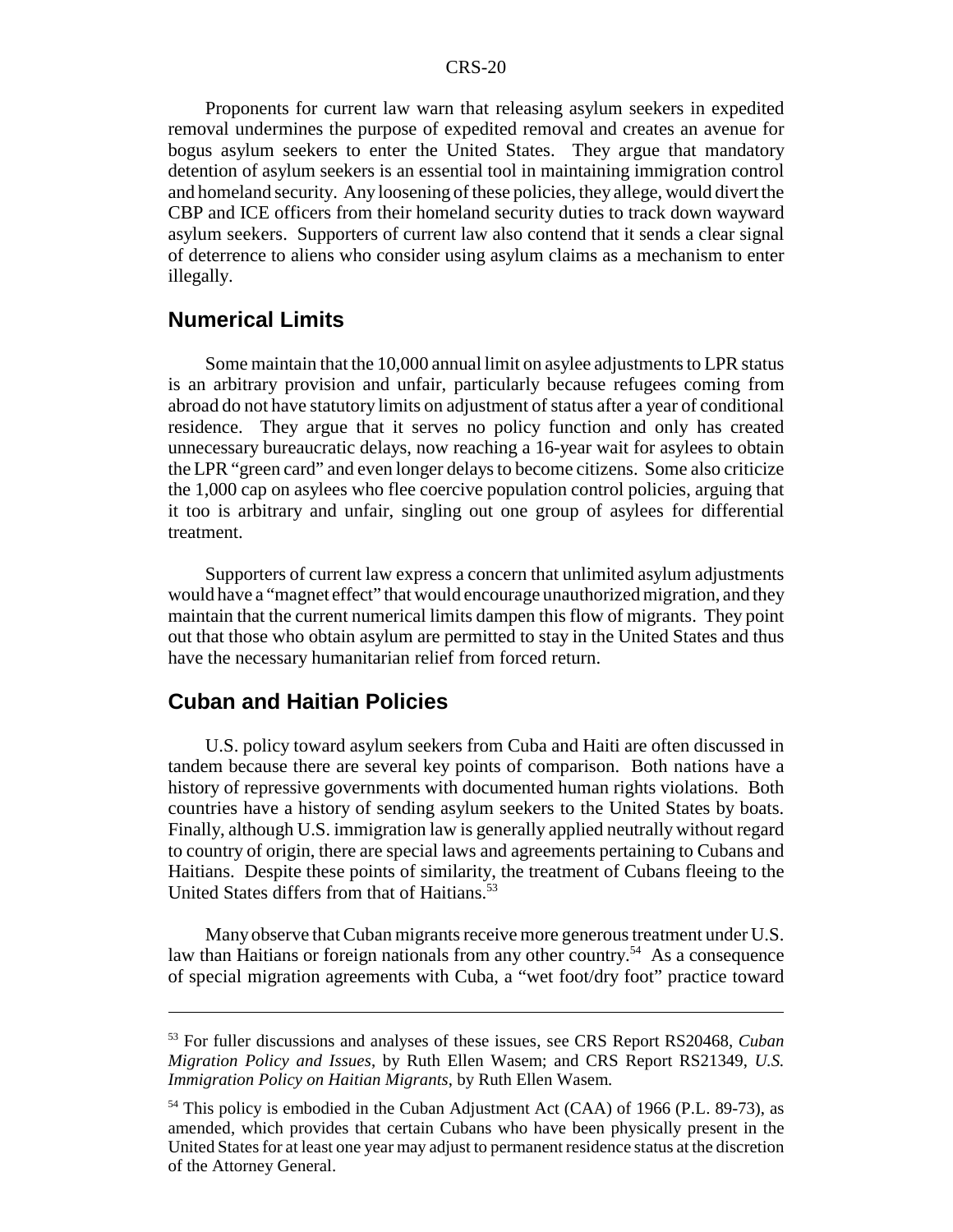Cuban migrants has evolved. Put simply, Cubans who do not reach the shore (i.e., dry land), are interdicted and returned to Cuba unless they cite fears of persecution. Those Cubans who successfully reach the shore are inspected for entry by DHS and generally permitted to stay and adjust under the Cuban Adjustment Act (CAA) the following year. Despite what some consider generous treatment of Cubans, there are others who charge that the forced return of Cubans interdicted at sea violates the spirit, if not the letter, of U.S. asylum and refugee law.

Critics maintain that the Haitians are being singled out for more restrictive treatment than any other group of asylum seekers.<sup>55</sup> Haitians interdicted at sea are repatriated, as are Cubans; however, critics charge that Haitians who reach the United States are more likely to be detained and less likely to be paroled after the credible fear determination.<sup>56</sup> The Administration maintains that paroling Haitians (as is typically done for aliens who meet the credible fear threshold) may encourage other Haitians to embark on the risky sea travel and potentially trigger a mass migration from Haiti to the United States. The Administration further argues that all migrants who arrive by sea pose a risk to national security and warns that terrorists may pose as Haitian asylum seekers.

### **Gender-Based Persecution**

Some advocate amending the INA's definition of refugee and asylee to expressly mention gender-based persecution, as was done for resistance to coercive population control policies. Proponents argue that those aliens fleeing such acts as female genital mutilation (FMG), rape by military or police forces, "honor killings," or domestic violence are not adequately protected by the INA because the alien must demonstrate that the abuse was based on race, religion, nationality, membership in a particular social group, or political opinion. They contend that the judicial decisions thus far have been contradictory and often cite Attorney General John Ashcroft's announcement that he is reconsidering the decision of his predecessor Attorney General Janet Reno to vacate the BIA ruling denying asylum to a Guatemalan woman who sought asylum based on repeated domestic violence by her husband.<sup>57</sup> They assert that amending the INA to add gender as a basis would strengthen the policy, clarify the ambiguities resulting from varied judicial decisions, and speed up the lengthy asylum adjudication process.

Others maintain that current law affords sufficient protections for aliens fleeing gender-based violence and persecution. They cite the legal guidance for Asylum Officers issued in 1995 that stated: "severe sexual abuse does not differ analytically from beatings, torture, or other forms of physical violence that are commonly held

<sup>55</sup> U.S. Senate, Committee on the Judiciary, Subcommittee on Immigration, *Hearing on the Detention and Treatment of Haitian Asylum Seekers*, Oct. 1, 2002. (Hereafter cited as Senate Subcommittee on Immigration, *Hearing on Haitian Asylum Seekers*.) Available at [http://www.access.gpo.gov/congress/senate/pdf/107hrg/88613.pdf].

<sup>56</sup> Letter from Daniel J. Bryant, Assistant Attorney General, to Sens. Edward Kennedy and Sam Brownback, dated Sept. 25, 2002.

<sup>57</sup> Matter of R-A-, Int. Dec. 3403 (BIA 1999, A.G. 2001).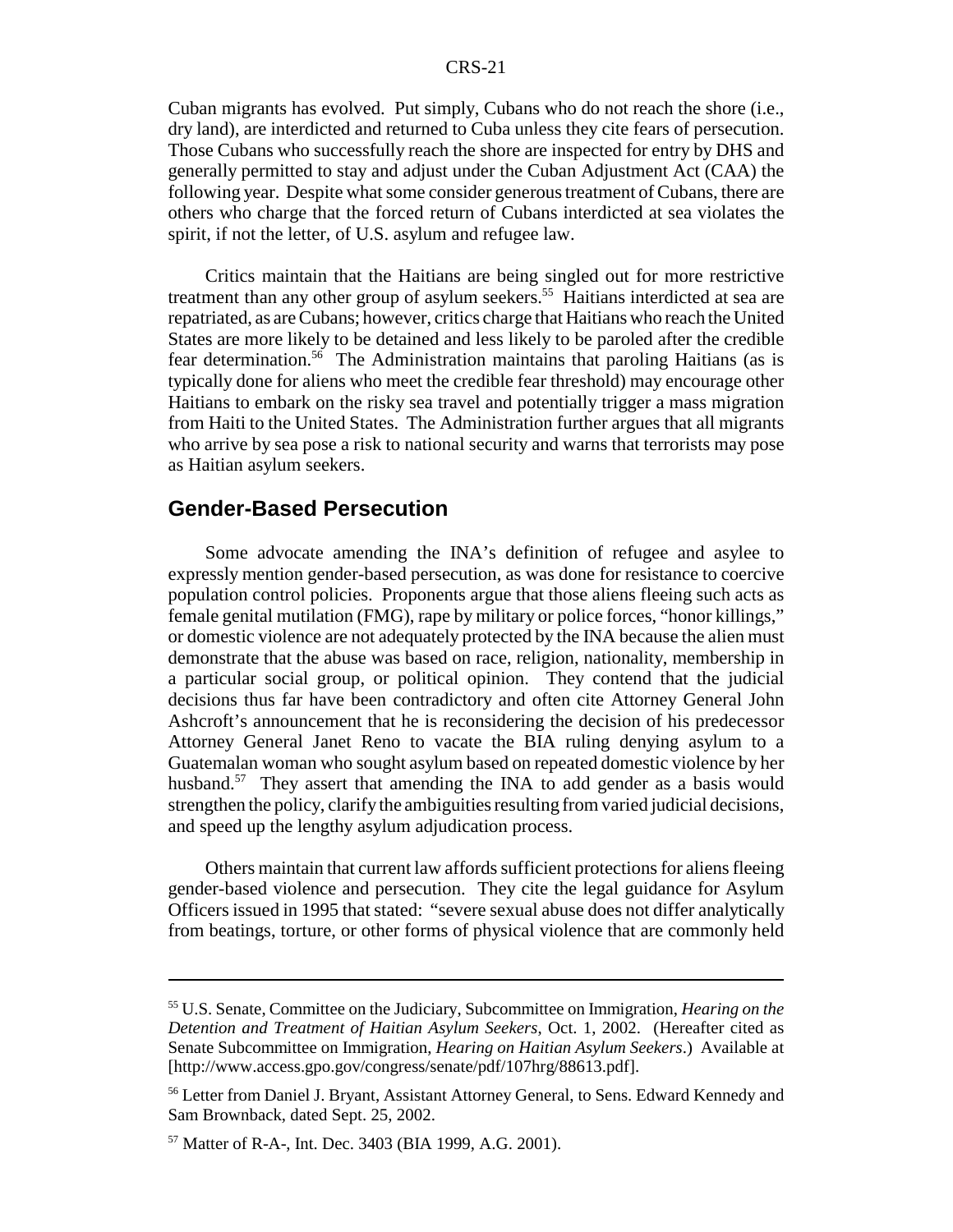to amount to persecution."58 Supporters of current law point out that the BIA held *In Matter of Kasinga*, that a subjective 'punitive' or 'malignant' intent is not required for harm to constitute persecution and set the precedent for asylum on the basis of FMG in1996.<sup>59</sup> They assert that adding gender as basis for asylum would impose western cultural norms as well as create a migration magnet for women living in male-dominated cultures and countries.

# **Legislation**

# **108th Congress**

Among over three dozen bills that include provisions on asylum introduced in the  $108<sup>th</sup>$  Congress, H.R. 4011, S. 710, and House-passed S. 2845 (substituting language from H.R. 10) received action. The asylum-related provisions of these three bills are summarized below.

**House-passed S. 2845.** The Speaker of the House of Representatives Dennis Hastert introduced H.R. 10, to provide for reform of the intelligence community, terrorism prevention and prosecution, border security, and international cooperation and coordination. The House passed H.R. 10 as amended on October 16, 2004 as the substitute language for S. 2845, National Intelligence Reform Act of 2004, which the Senate had passed October 6, 2004. Among its provisions, Housepassed S. 2845 would have expanded authority for expedited removal and revise asylum law. More specifically, House-passed S. 2845 would have expanded the class of aliens subject to expedited removal without further hearing or review, by increasing the prior continuous U.S. physical presence required for exemption from such removal from two years to five years. It also would have restricted the ability of those aliens in expedited removal who are seeking asylum to be given an interview with an asylum officer to those aliens who have been physically present in the United States for less than a year.

House-passed S. 2845 would have established expressed standards of proof for asylum seekers, including that the applicant's race, religion, nationality, social group, or political opinion was or will be the *central motive* for his or her persecution. In addition, H.R. 10 would have codified that the burden of proof is on the asylum seeker to establish that he or she meets the refugee definition specified in the INA. As would have been required by § 3007 of House-passed S. 2845: the testimony of the asylum seeker may be sufficient to sustain such burden without corroboration, but only if it is credible, is persuasive, and refers to specific facts that demonstrate that the applicant is a refugee. Where it is reasonable to expect corroborating evidence for certain alleged facts pertaining to the specifics of the claim, §3007 would have

<sup>58</sup> U.S. Department of Justice memorandum to all INS Asylum Officers, *Considerations for Asylum Officers Adjudicating Asylum Claims from Women,* from Phyllis Coven, Office of International Affairs, May 26, 1995.

<sup>59</sup> To read this case, see [http://www.usdoj.gov/eoir/library/intdec/id\_pdf/3278.pdf]. See also CRS Report RS21923, *Female Genital Mutilation (FGM): Background Information and Issues for Congress*, by Tiajii Salaam, Erin Williams, and Ruth Ellen Wasem.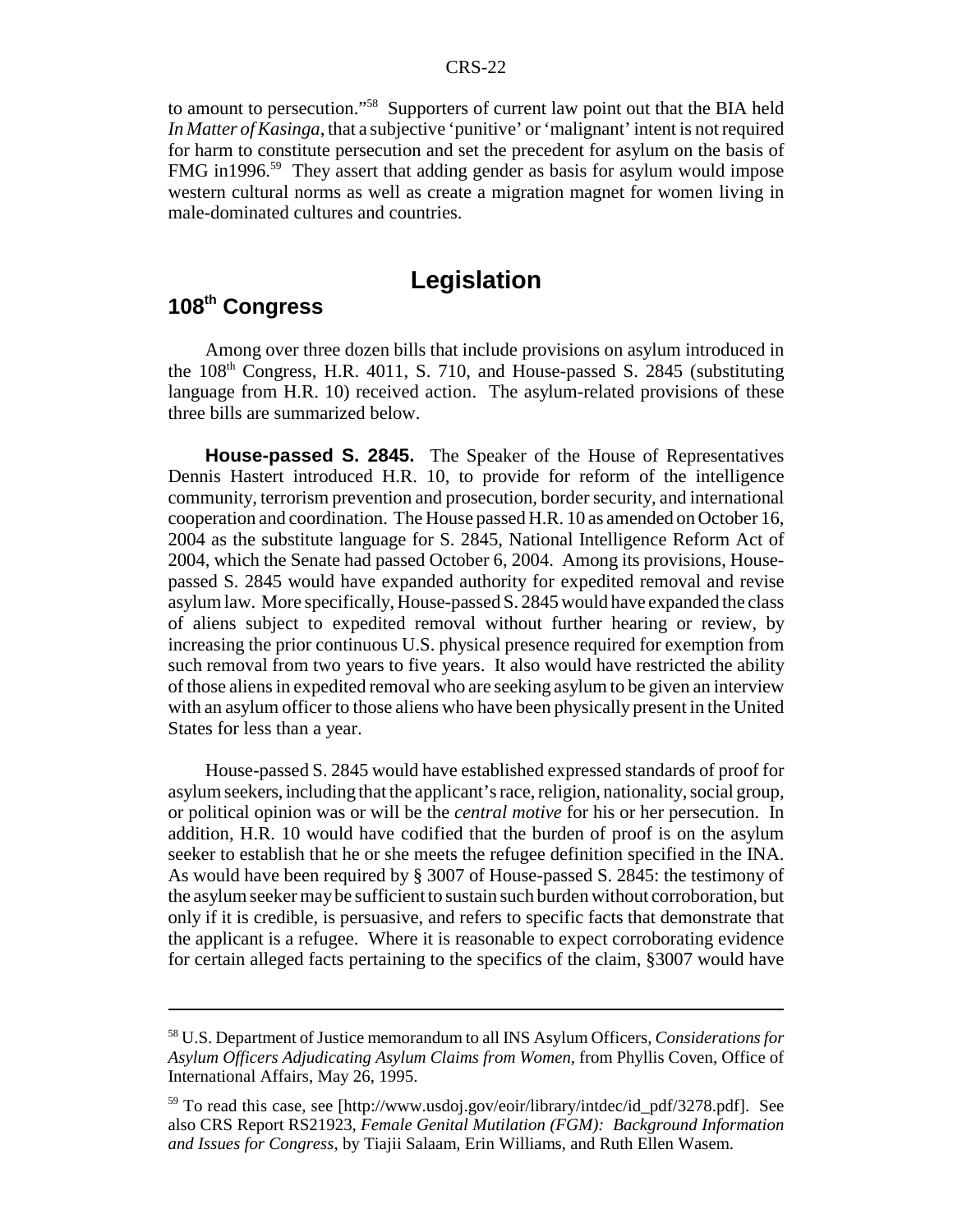required that such evidence be provided unless a reasonable explanation is given as to why such information is not provided. House-passed S. 2845 would have limited judicial review by barring a court from reversing the decision of the asylum adjudicator about the availability of corroborating evidence, unless it finds that a reasonable adjudicator is compelled to conclude that such evidence is unavailable.

**H.R. 4011.** The North Korean Human Rights Act of 2004 (P.L. 108-333, H.R. 4011) also included a provision pertaining to asylum. It requires that a national of the Democratic People's Republic of Korea (i.e., North Korea) not be considered a national of the Republic of Korea for purposes of eligibility for refugee or asylum status.

**S. 710.** The Senate Judiciary Committee reported S. 710, Anti-Atrocity Alien Deportation Act, which included a provision that would bar any alien who commits of acts of torture or extrajudicial killings from obtaining asylum. Language similar to S. 710 was added to House-passed S. 2845 and was included in the National Intelligence Reform Act of 2004 (P.L. 108-458).

## **109th Congress**

**The Real ID Act (H.R. 418).** Many (but not necessarily all) of the immigration provisions that the conferees dropped from the National Intelligence Reform Act of 2004 (P.L. 108-458) have been included in H.R. 418 introduced by House Committee on the Judiciary Chairman James Sensenbrenner.<sup>60</sup> Some of the asylum provisions in H.R. 418 are comparable to provisions in the  $108<sup>th</sup> Congress's$ H.R. 10 as introduced or H.R. 10 as passed by the House. The key asylum provisions in H.R. 418 are found in § 101 and have several key features.

- ! It would establish expressed standards of proof for asylum seekers, including that the applicant's race, religion, nationality, social group, or political opinion was or will be the *central motive* for his or her persecution.
- It would codify that the burden of proof is on the asylum seeker to establish that he or she meets the refugee definition specified in the INA and would require that, where the trier of fact determines that the asylum seeker should provide evidence which corroborates otherwise credible testimony, such evidence must be provided (unless the applicant does not have the evidence or cannot obtain the evidence without leaving the United States);
- It require an alien applying for withholding of removal to be subject to the same credibility determinations and burdens as an alien applying for asylum.
- It would provide that no court shall reverse a determination (as made by a trier of fact with respect to the availability of corroborating evidence) in either asylum or withholding of removal cases, unless

<sup>60</sup> For a legal analysis of H.R. 418, see CRS Report RL32754, *Immigration: Analysis of the Major Provisions of H.R. 418, the REAL ID Act of 2005,* by Michael Garcia, Margaret Mikyung Lee, and Todd Tatelman.